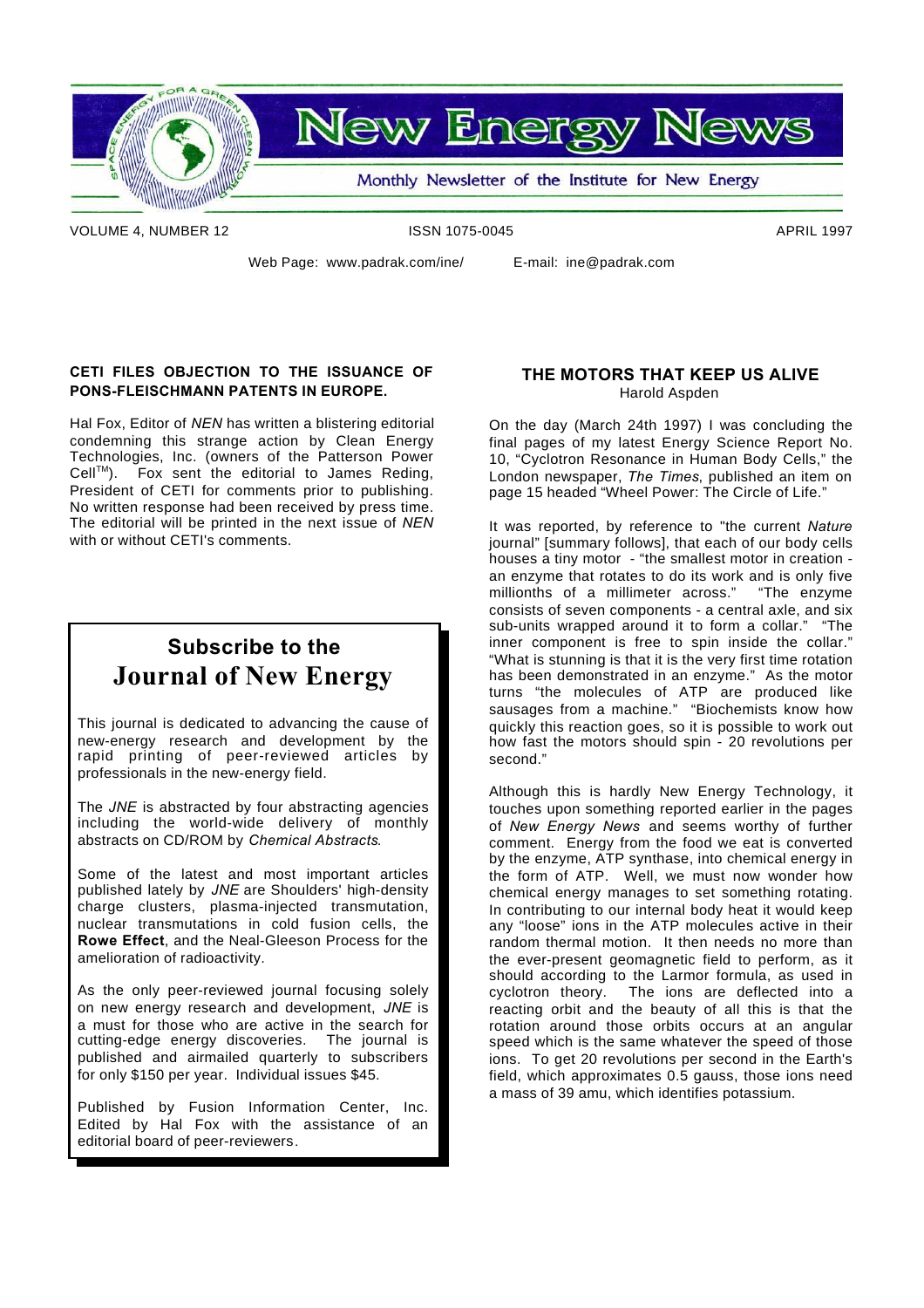The motor speed observed by the Japanese researchers who discovered this phenomenon was lower than this 20 rev/s owing to a drag effect imposed by the technique of measurement. We know, however, that the actual speed of a basic d.c. motor is lower under load than it is under no load conditions, so my guess is that these motors in our bodies are trying to run faster than 20 rev/s. 32 rev/s in a 0.5 gauss field would identify magnesium (mass 24 amu).

I then note that on pp. 17-18 of *New Energy News*, September 1995, Lindley refers to the "stacking" of molecules of ATP around an Mg ion as suggested in the 1970s by Solomon Goldfein who said of biological ATP, that it "met the criteria for a microscopic cyclotron."

# **ENZYME CYCLOTRON**

H. Noji, R. Yasuda, M. Yoshida & K. Kinosita Jr. (Tokyo Inst. Technology), "Direct 0bservation of the Rotation of F1-ATPase" (Letter to *Nature*), *Nature*, vol 386, 20 Mar. 1997, p 299 (1997)

This following summary of the paper is available on *Nature*'s website < www.nature.com > :

Cells employ a variety of linear motors, such as myosin, kinesin and RNA polymerase, which move along and exert force on a filamentous structure. But only one rotary motor has been investigated in detail, the bacterial flagellum (a complex of about 100 protein molecules). The authors now show that a single molecule of F1-ATPase acts as a rotary motor, the smallest known, by direct observation of its motion. A central rotor of radius ~1nm, formed by its gamma-subunit, turns in a stator barrel of radius ~5nm formed by three alpha- and three beta-subunits. F1-ATPase, together with the membrane-embedded proton-conducting unit F0, forms the H<sup>+</sup>- ATP synthase that reversibly couples transmembrane proton flow to ATP synthesis/hydrolysis in respiring and photosynthetic cells. It has been suggested that the gamma-subunit of F1-ATPase rotates within the alphabeta-hexamer, a conjecture supported by structural, biochemical, and spectroscopic studies. They attached a fluorescent actin filament to the gamma-subunit as a marker, which enabled us to observe this motion directly. In the presence of ATP, the filament rotated for more than 100 revolutions in an anticlockwise direction when viewed from the 'membrane' side. The rotary torque produced reached more than 40pNnm<sup>1</sup> under high load.

# 2 APRIL 1997

# Editorial

# **SO YOU WANT TO BE INVOLVED IN NEW ENERGY?** By Hal Fox

Only a few times in a lifetime do we get an opportunity to become involved in fundamentally new technologies. Perhaps only once in a lifetime, if ever, do we get the opportunity to be involved in a new technology which is destined to penetrate a fivetrillion-dollar-per-year market. That is why we are often asked, "How do I invest?," or "How can I get involved in new energy?"

There is an old story about the man who came to the Italian master teacher and said, "I want to learn. Tell me how I can learn." The master took this budding student to the beach, walked with him out into the water and then proceeded to hold the student's head under water. When the master, finally, let the student up for air, the master said, "What did you want most?" "I wanted to breathe!," gasped the student. "When you want knowledge as much as you wanted breath," said the master, "you will be ready to learn."

Too many persons want the easy road, the handout, or the sure investment that will make them rich **without the commensurate work that is often the key to success.**

Many there are who are thrilled with the thoughts that, at last, we may have the answer to clean, abundant, inexpensive, **but not free**, energy. A few of these write letters to the editor and tell them to keep up the good work. A few address some of the energy issues and write papers. Fewer still do some experiments, or try to do some experiments, often with inadequate preparation, and questionable results. A handful have actually set up corporations or partnerships to prepare to distribute or manufacture new energy devices. [See the list of such companies under the **Commercial Column** at the end of this newsletter.]

What would you do if you could go back in time and witness the Wright brothers flying their first plane? Where would you invest? What kind of a company<br>would you establish? Where would you get the Where would you get the information that you need? How would you cash in on one of the greatest growth industries of the century? What would you do if you could visit with those few who built the first personal computer (the forerunner of the Apple computer) in the garage of one of their homes? If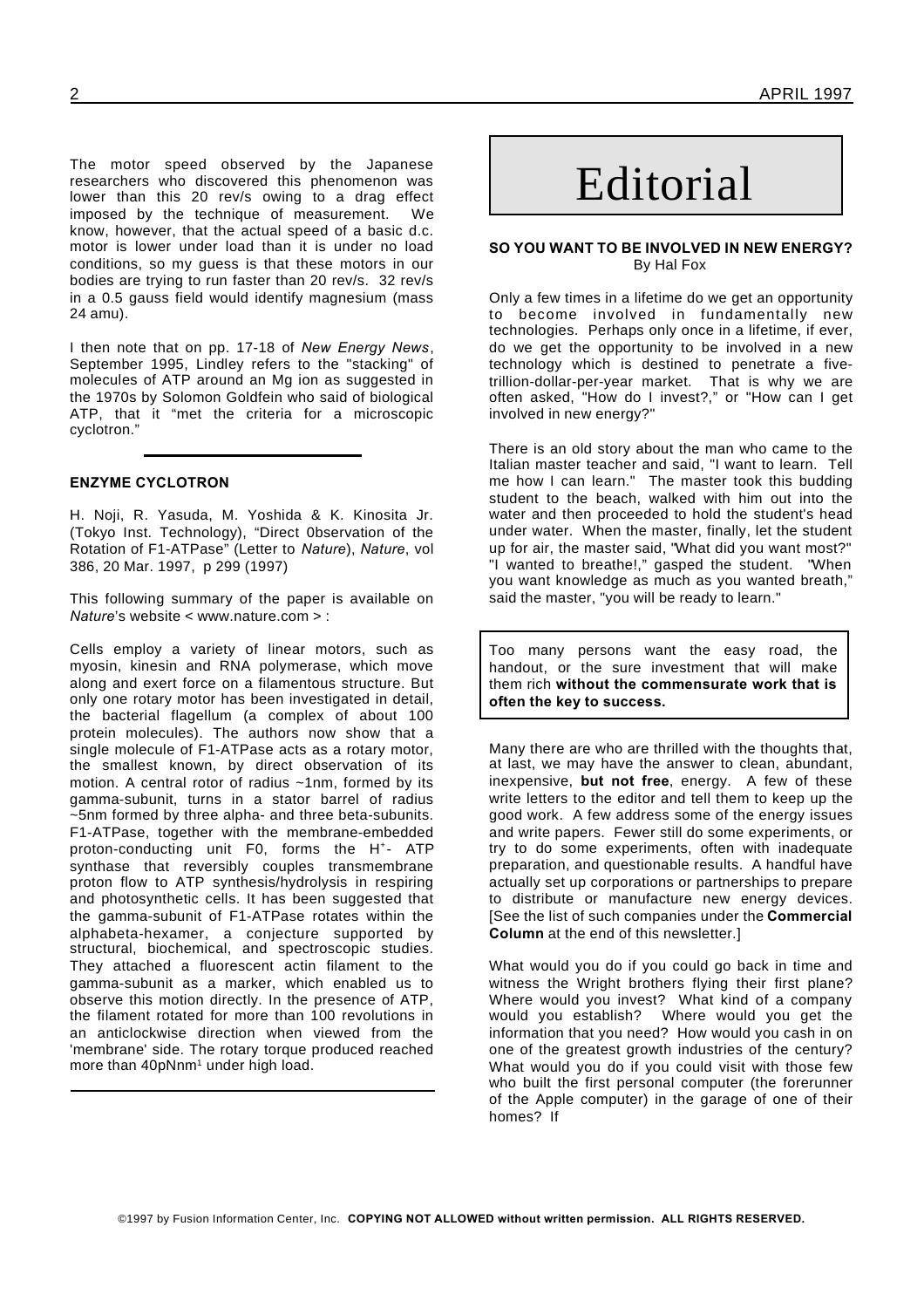you are serious about getting involved, what can you learn from history?

In a recent interview on talk radio, the author of Trends - 2000 stated (somewhat incorrectly) that free energy, of some sort, would be a technology that would make tremendous differences in our lives. He is right in that new-energy technologies will make tremendous differences. He is wrong to call it **free energy**. Nothing that has to be designed, manufactured, and marketed will be **free**. Perhaps the best we can hope for is energy that costs onefourth to one-third of our current energy. The technology is here. Some of the fundamental studies have been made. Other surprising discoveries will be made.

Science is undergoing a **paradigm shift**. Some of the old beliefs, such as the belief that it is not possible to promote nuclear reactions with low energy, will be abandoned in the face of new experimental **and theoretical** findings. The paradigm shift (model change) will not occur without some resistance. Just as the automobile companies have been reluctant to produce and market electric automobiles, so too will many companies be loath to make the necessary changes to adapt to new energy technologies. Will there be a concerted effort to suppress this new technology? Probably, but it won't be successful.

Over 200 laboratories have replicated some aspects of the Pons-Fleischmann discovery of cold fusion. These laboratories exist in thirty countries ranging from Japan to Egypt. Except for a class of so-called scientists who were fearful of having their research dollars curtailed and have been active as lobbyists against cold fusion, there has been no attempts at suppression of this new technology. Almost to a person, all opponents to cold fusion have stated, in some way, that they would like it to be a true discovery. Unstated was the thought, "Just don't take away my (our) funds!"

What can you do to help promote new energy? First, **support those valiant few who are striving to provide the world with the latest information about newenergy devices, systems, and discoveries.** *New Energy News*, Gene Mallove's *Infinite Energy*, Mitchell Swartz's *Cold Fusion Times*, Wayne Green's *Cold Fusion* are the predominant newsletters or news magazines that are providing information. There is one peer-reviewed journal, *Journal of New Energy*, a quarterly publication. There are other publications that are energy related. See the list at the end of each issue of *New Energy News*.

Here are some other things that you can do to get prepared or to help promote new energy technologies:

Get information about new-energy discoveries near you and report such to some of the information centers, such as to the editors of these newsletters and journals. Remember that for every hundred

claims to a new-energy discovery, less than one will prove to be practical. Be wary of those who claim suppression, who must have one million dollars or more **up front** before they will reveal their secrets. These are seldom the attitudes of real inventors. Do not pay cash for unproved **secrets**. Ask if the inventor has prepared and submitted patent application(s). If not, counsel the inventor to protect his/her ideas.

If you have investment funds or can organize a group who can collectively put up \$100,000, then start a mutual fund to invest in new-energy devices. A mutual fund can only provide up to a maximum (if my information is correct) of 5% of the shares in any one company. Therefore, we will need several such mutual funds to help finance these new technologies.

Write letters to the editor, letters to your state science advisor, letters to senators and congressmen. Be courteous in the letters and specify sources, especially sources of peer-reviewed technical information.

Get a few friends together and make a donation of a subscription of some of the newsletters and journals to your local library, college, or high schools. It will be the younger generation who will grow up and help develop, market, and install these new technologies.

If you have money to invest, diversify your investment in a variety of new-energy endeavors. But first **be informed** so that you can make more informed decisions about where to invest. As new energy devices become a commercial reality, there will be ten or more scams for every honest product.

Most of the editors of the newsletters and journals are donating much of their time and effort to provide the world with important and accurate information on newenergy devices. **Support their work!** They need your help. If you believe that good things come to those who do good, you may find that your contribution will help you and will help others.

We welcome each and every one of you to the rank of supporters of the new-energy world.

Deng's philosophy about theory: "It doesn't matter what color the cat is, so long as it catches mice"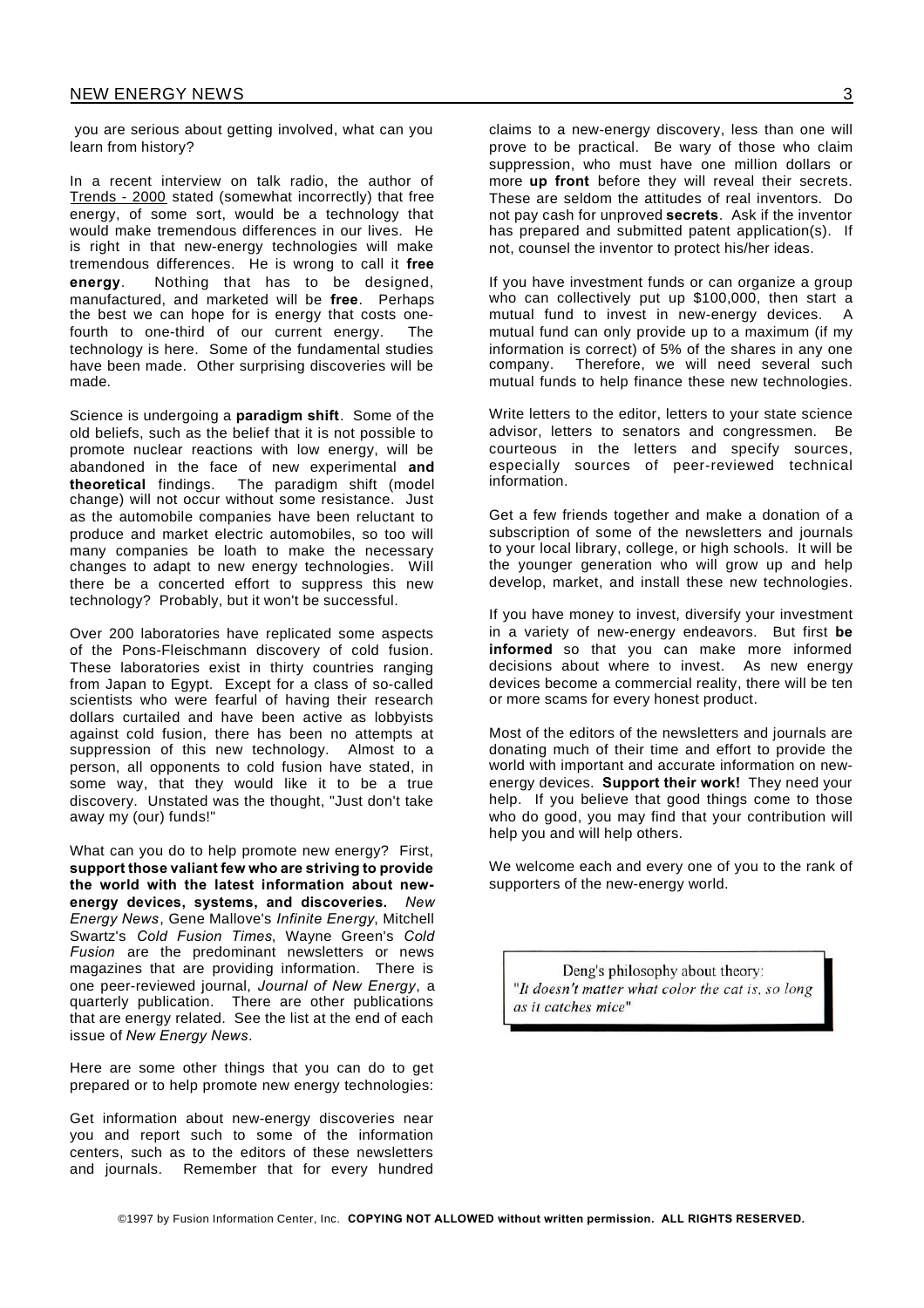# **Fusion Briefings**

# **ENERGY MEASUREMENT POSITIVE**

J. Dufour, J. Foos, J.P. Millot, X. Dufour (Shell Research/CNAM Lab. des Sci. Nucl., Paris), "Interaction of Palladium/Hydrogen and Palladium/ Deuterium to Measure the Excess Energy per Atom for each Isotope," *Fusion Tech*., vol 31, no 2, Mar 1997, pp 198-2097 refs, 9 figs, 2 tables.

# AUTHORS' ABSTRACT

A search for the products of fusion reactions that could be triggered by sparking in hydrogen isotopes produced a negative result with no signatures above background being found. Very significant excess energy production in both hydrogen/palladium and deuterium/palladium systems is reported. The conditions of occurrence for this excess energy production are discussed, and the formation of a tightly bound state of the hydrogen (deuterium) atom is put forward to explain the results.

# AUTHORS' CONCLUSION

From these results, we conclude that a very promising reaction occurs in metallic-hydride-forming metals when loaded with hydrogen isotopes and submitted to high transient electric currents. We think that explaining the phenomenon by a rearrangement of the bounding between the proton and the electron, due to the confinement of the metal lattice, is more plausible (although not known) than invoking highly improbable fusion reactions. We intend to put more effort into understanding this reaction.

# **ENERGY & Fe IN GOLD ELECTRODES**

Tadayoshi Ohmori, Tadahiko Mizuno, Yoshinobu Nodasaka (Hokkaido Univ., Japan), Michio Enyo (Hakodate Nat. Coll. of Technol., Japan), Hideki Minagawa (Hokkaido Nat. Indust. Res. Inst., Japan), "Transmutation in the Electrolysis of Light Water – Excess Energy and Iron Production in a Gold Electrode," *Fusion Tech*., vol 31, no 2, Mar. 1997, pp 210-218, 8 refs, 11 figs, 3 tables.

# AUTHORS' ABSTRACT

The identification of some reaction products possibly produced during the generation of excess energy is attempted. Electrolysis is performed for 7 days with a constant current intensity of 1 A. The electrolytes used are  $\mathsf{Na}_2\mathsf{SO}_4,\ \mathsf{K}_2\mathsf{SO}_4,\ \mathsf{K}_2\mathsf{CO}_4,$  and KOH. After the electrolysis, the elements in the electrode near the surface are analyzed by Auger electron spectroscopy and electron probe microanalysis. In every case, a notable amount of iron atoms in the range of  $1.0 \times 10^{16}$ to 1.8 x 10<sup>17</sup> atom/cm<sup>2</sup> (true area) are detected together with the generation of a certain amount of excess energy evolution. The isotopic abundance of iron atoms, which are 6.5, 77.5, and 14.5% for  $54Fe$ , 56Fe, and <sup>57</sup>Fe, respectively, are obviously different from the natural isotopic abundance, and are measured at the top surface of a gold electrode by secondary ion mass spectrometry. The content of <sup>57</sup>Fe tends to increase up to 25% in the more inner layers of the electrode.

# **CALIBRATION FOR FUSION**

S. Pons, M. Fleischmann (Ctr. Sci., IMRA Europe SA, Valbonne, France), "Calibration of the  $Pd-D<sub>2</sub>O$ System: Effects of Procedure and Positive Feedback," *J. Chim. Phys. Phys.-Chim. Biol*., vol 93, no 4 (1996), pp 711-730 (in French). *Chem. Abs.*, vol 124 (1996)

# AUTHORS' ABSTRACT

The authors' outline some of the considerations which have prompted their research on anomalously fast nuclear reactions of D<sup>+</sup> compressed electrochemically into Pd (and Pd alloy) host lattices. The most surprising result has been that the generation of high levels of excess enthalpy is not accompanied by the expected levels of tritium and neutron generation. Some of the major steps in the development of this particular aspect are outlined; it has been found that excess heat production is dependent on the protocol of the experiments mainly because of "positive feedback." A rationale for such "positive feedback" is presented which also explains oscillations in the system properties. The authors illustrate the progressive development of the investigation leading to the achievement of specific rates of excess enthalpy production of 4 kW cm<sup>-3</sup> at temperatures up to 100° (i.e. of low-grade heat).

# **PHUSONS IN NUCLEAR REACTIONS**

Mitchell R. Swartz (JET Energy Technol., Massachusetts), "Phusons in Nuclear Reactions in Solids," *Fusion Tech.*, vol 31, no 2, Mar. 1997, pp 228-236, 56 ref, 2 figs, 3 tables.

# AUTHOR'S ABSTRACT

An explanation is given for the anomalous branching ratio in solids based on Boson-cooperative removal of the  $4$ He $*$  energy prior to decay by two-body fission. Facilitated by isospin restrictions that limit conventional

©1997 by Fusion Information Center, Inc. **COPYING NOT ALLOWED without written permission. ALL RIGHTS RESERVED.**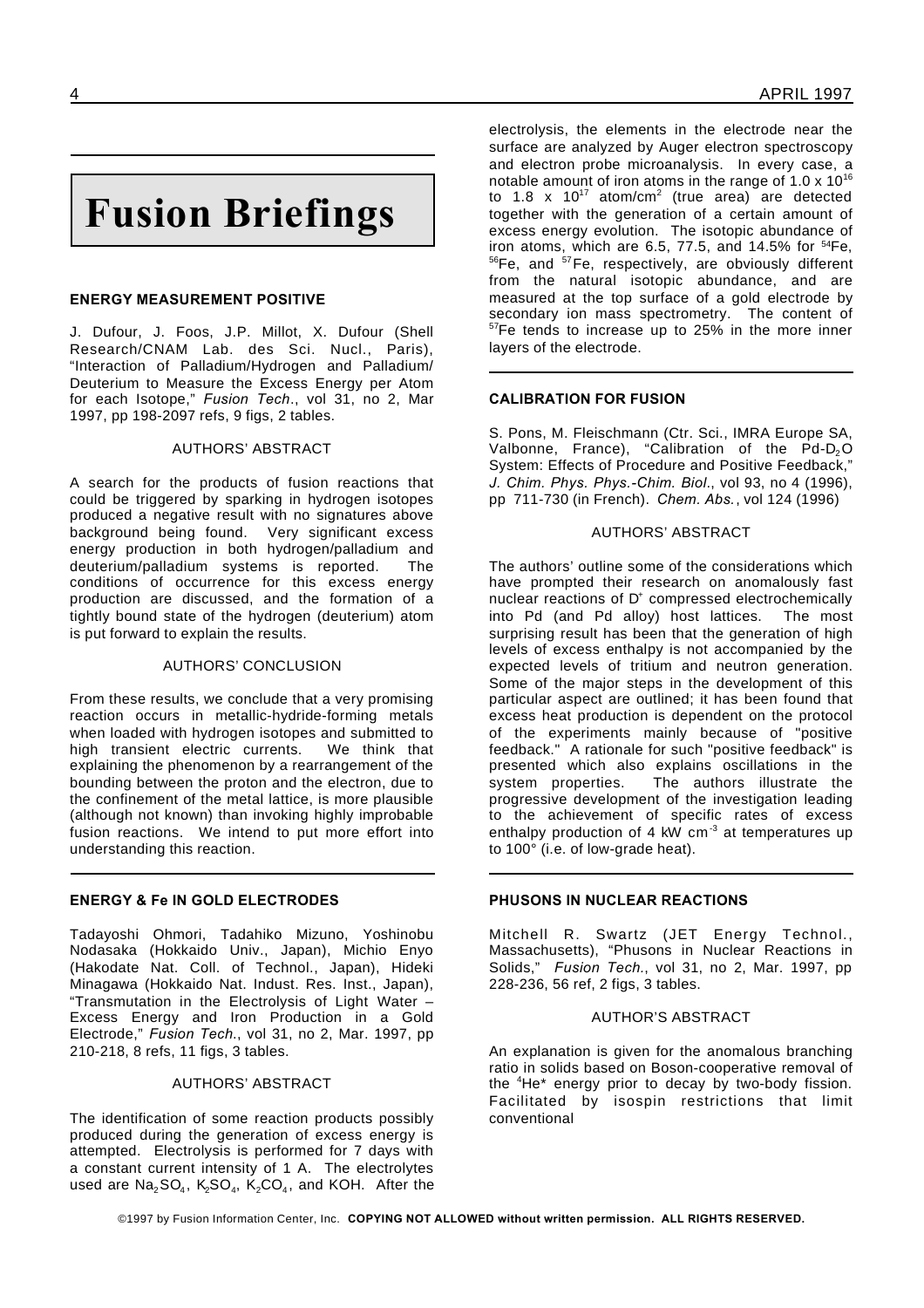pathways, the excess heat is driven by the reconfiguration to the more tightly bound <sup>4</sup>He ground state. A temperature rise occurs as well-mixed acoustical and optical phonons are unable to carry off all the local momentum and excess energy of the reactions. Four-vector analysis indicates conservation of energy, which suggests the use of a fusion quantum of energy delivered to the lattice's phonon cloud: a phuson. Special relativistic considerations indicate that the phonon cloud subtends ~450 to 800 unit cells and can couple with de-excitation times >0.1 *fs*. Thus, commensurate levels of neutrons and gammas are not required because of unique isospin and energy restrictions that facilitate the alternate Bose-cooperative pathway leading from the excited state.

# **CATHODIC POLARIZATION**

J.P. Vigier (Univ. Paris VI, France), "On Cathodically Polarized Pd/D Systems," *Phys. Lett. A*, vol 221, nos 1-2 (1996), pp 138-140. *Chem. Abs.*, vol 125 ( 1996)

#### AUTHOR'S ABSTRACT

Excess energy in "cold fusion" with hydrogen and deuterium can be interpreted in terms of magnetic interactions. The corresponding new "tight" Bohr orbits explain new properties associated with this energy production.

#### **MORE PATENTS FROM CHEM. ABS**

**Patent**: JP 08075882 A2; Generation of thermal energy by cold nuclear fusion; Yoshiaki Arata, Getsuko Cho (Japan); issued 22 Mar 1996; appl. 6 Sept. 1994, 8 pp. *Chem. Abs*, vol 124 (1996).

Abstract: Ultrafine Pd powder is put in a stainless steel vacuum vessel, then the vessel is filled with  $D<sub>2</sub>$ gas with pressure, the vessel is cooled with a cryostat to liquefy the  $D_2$ , the liquid  $D_2$  is absorbed by the Pd until the Pd is saturated with the liquid  $D_2$ , then the temperature of the vessel is raised to a proper temperature to produce thermal energy based on cold nuclear fusion. Cold fusion can be carried out in a short time.

Patent: HU 71652 A2; Method for producing excess energy and neutron radiation in the mixture of the light atoms solved in current-carrying material immersed in electrolyte and/or of the isotopes of said Atoms, respectively in the interfacial double layer of the electrolyte; Laszlo Daruhazi, Oedoen Pinter (Hungary); issued 29 Jan 1996; appl 10 Sept 1993, 18 pp. *Chem. Abs.*, vol 124 (1996).

Abstract: A claim is made for **cold fusion** of light atoms in the interfacial double layer of an electrolyte. The electrodes are placed at minimum 10 mm and immersed in the electrolyte.

Patent: WO 9606434 A1; Hydride condensation process; Richard A. Day, Kenneth A. Rubinson (Univ. Cincinnati); issued 29 Feb 1996; appl. 18 Aug 1995, 27 pp. *Chem. Abs.*, vol 124 (1996)

Abstract: A process is described for the generation of energy and the conversion of D into T. The above effects are achieved when a deuteride source is maintained so as to form an interface in the presence of a positive polarized metal. Thus, LiD was added to molten Al and heated to 650° with a thermocouple. In 20 minutes the cell potential rose from 0 to 1.105 V. At 650° the ionization meter indicated evolution of T.

Scintillation of the noncondensing gases by conversion to water gave a  $T$  yield of  $\overline{8}$  nCi, and an additional 28.1 nCi was found by reaction of the remaining cold solid. An electrical potential may also be used to drive the reaction.

Patent: JP 08166478 A2; High occlusion of hydrogen in a hydrogen-occluding metal; Novuro Goto, Takehiko Ito, Yasuhiro Iwamura (Mitsubishi Heavy Ind. Ltd., Japan); issued 25 Jun 1996; appl. 15 Dec. 1994, 4 pp. *Chem. Abs.*, vol 125 (1996)

Abstract: A H-occluding metal (such as Pd or its alloy) is used as a cathode in the electrolysis of light or heavy water to occlude light or heavy hydrogen in the cathode, followed by electroplating a metal (such as Cu) on the cathode. The diffusion of light or heavy hydrogen from the inside of a metal to the outside is prevented.

**Patent:** JP 07318672 A2; Electrolysis-type lowtemperature nuclear fusion reactors; Yoshito Tanaka (Japan); issued 8 Dec. 1995; appl. 26 March 1992, 3 pp. (Japan) *Chem. Abs.*, vol

Abstract: In a water electrolytic cell, a hydrogenabsorbing metal such as Pd or Ti is used as a cathode, permanent magnets or electromagnets are arranged inside or outside the electrolytic cell so the lines of magnetic force can pass through the cathode. A small quantity of light water is added to the heavy water or only light water is used for electrolysis. Excess heat can be continuously generated.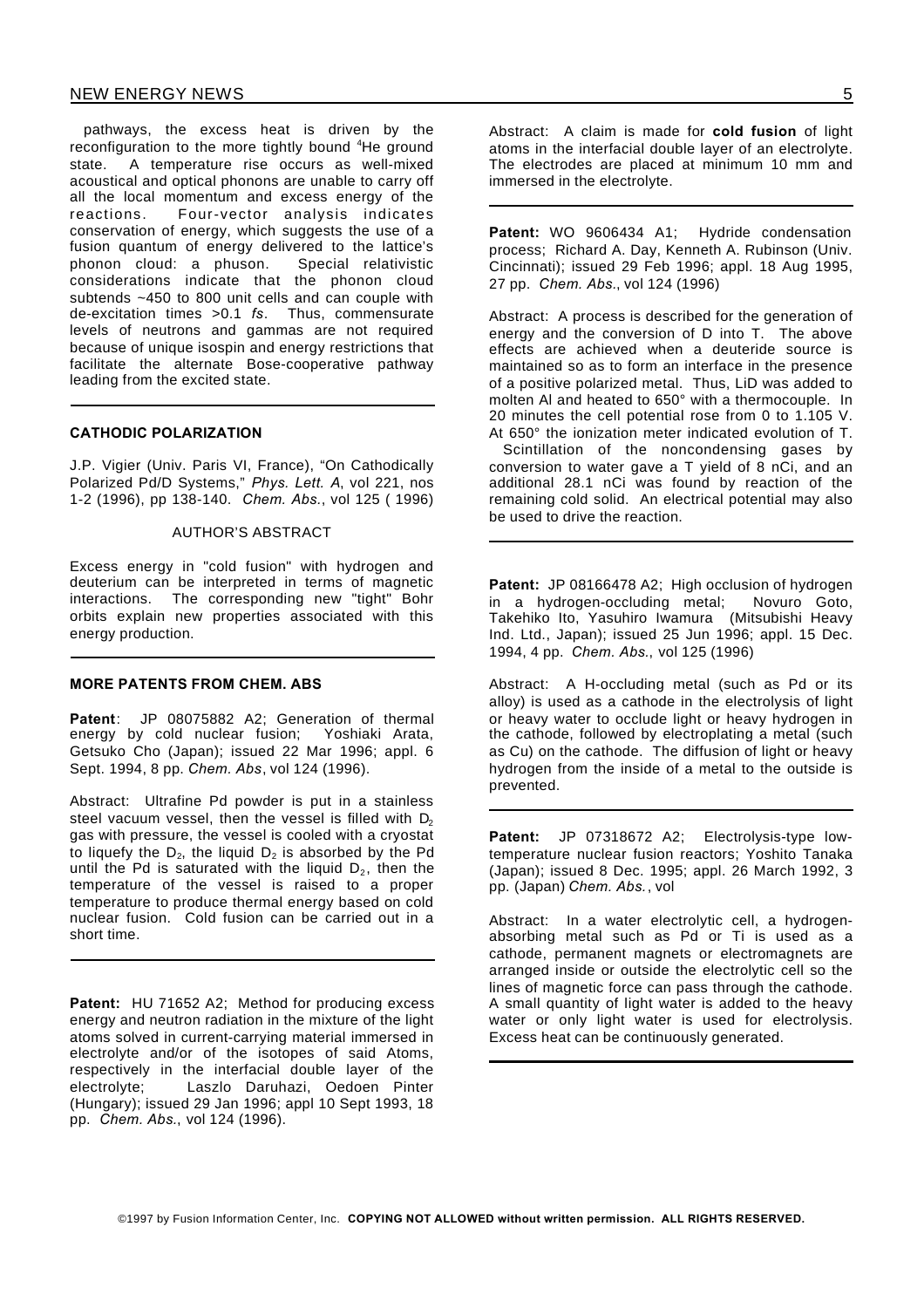# **COLD FUSION BIBLIOGRAPHY**

Just updated and revised, the most complete bibliography of New Energy research papers and articles [predominantly cold fusion] is available again from the Fusion Information Center on disk [PC]. Containing over 2500 references. This list traces the progress of cold fusion research since its beginning in 1989 through the abstracts and articles published in *Fusion Facts*, the world's first cold fusion newsletter/magazine. Copies are \$15, postage and handling incl., from the Fusion Information Center. Ask for **WordPerfect** (specify version) or **ASCII** formats.

*Space Energy*

# **DEMONSTRATION OF CASIMIR FORCE**

S.K. Lamoreaux, "Demonstration of the Casimir Force in the 0.6 to 6 µm Range," *Physical Review Letters*, vol 78, no 1, 6 Jan 1997, pp 5-8, 4 figs, 15 refs.

#### AUTHOR'S ABSTRACT

The vacuum stress between closely spaced conducting surfaces, due to the modification of the zero-point fluctuations (ZPF) of the electromagnetic field, has been conclusively demonstrated. The measurement employed an electromechanical system based on a torsion pendulum. Agreement with theory at the level of 5% is obtained.

# EDITOR'S COMMENTS

Call it ZPE, ZPF, or aether, we welcome any experimental evidence that provides a better understanding of the nature of space and, even more welcome, experiments or ideas of how to tap the almost infinite energy of space. The measurement of the Casimir force, as done in this experiment, between a metal plate and a metal sphere, is quite dramatic as the spacing is smaller than 1 micrometer. However, it has taken very sensitive measuring equipment to produce the results. The magnitude of the force is on the order of 100 microdynes. The plate was an optical flat and the sphere was a spherical lens both of which were coated with a thin layer of copper. The size of the plate used was 2.54 cm. (one inch) in diameter and the spherical lens was 4 cm in diameter. The closest spacing achieved was about 0.6 micrometers.

#### **NASA PREPARING FOR THE FUTURE**

Courtesy of Marc G. Millis NASA Lewis Research Center

Marc G. Millis, "Breakthrough Propulsion Physics Research Program," NASA Technical Memorandum 107381, prepared for the Space Technology and Applications International Forum, Jan. 1997. AUTHOR'S ABSTRACT

In 1996, a team of government, university and industry researchers proposed a program to seek the ultimate breakthroughs in space transportation: propulsion that requires no propellant mass, propulsion that can approach and, if possible, circumvent light speed, and breakthrough methods of energy production to power such devices. This Breakthrough Propulsion Physics program, managed by Lewis Research Center, is one part of a comprehensive, long range Advanced Space Transportation Plan managed by Marshall Space Flight Center. Because the breakthrough goals are beyond existing science, a main emphasis of this program is to establish metrics and ground rules to produce near-term credible progress toward these incredible possibilities. An introduction to the emerging scientific possibilities from which such



**Hypothetical Diametric Drive** 

solutions can be sought is also presented.

Marc G. Millis. "The Challenge to Create the Space Drive," NASA Tech. Mem. # 107289, prepared for the Interstellar Flight Symposium, May 1996.

# AUTHOR'S ABSTRACT

To travel to our neighboring stars as practically as envisioned by science fiction, breakthroughs in science are required. One of these breakthroughs is to discover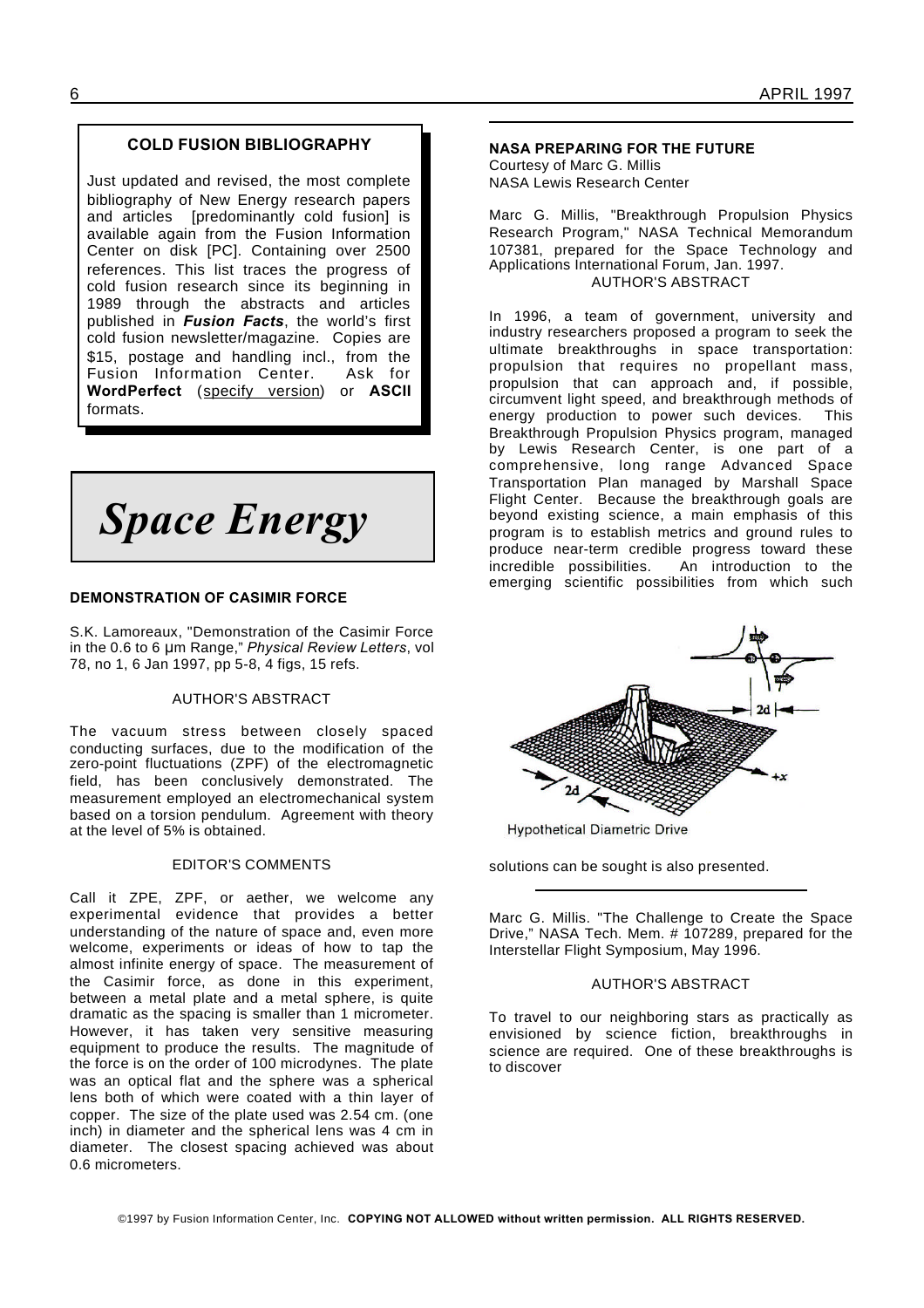a self-contained means of propulsion that requires no propellant. To chart a path toward such a discovery, seven hypothetical space drives are presented to illustrate the specific unsolved challenges and associated research objectives toward this ambition. One research objective is to discover a means to asymmetrically interact with the electromagnetic fluctuations of the vacuum.

Another is to develop a physics that describes inertia, gravity, or the properties of spacetime as a function of electromagnetics that leads to using electromagnetic technology for inducing propulsive forces. Another is to determine if negative mass exists or if its properties can be synthesized. An alternative approach that covers the possibility that negative mass might not exist is to develop a formalism of Mach's Principle or reformulate aether concepts to lay a foundation for addressing reaction forces and conservation of momentum with space drives.

[We have written Marc Millis and suggested that the high-density charge cluster technology could provide power and that torsion fields might provide communication at superluminal speeds. –Ed.]

# **EINSTEIN'S MASS DILATION AS AETHER DRAG** Chuck Bennett

Objects approaching the speed of light undergo mass increase according to Einstein's relativistic mass dilation equation. Has anyone ever wondered where the extra mass comes from?

In 1905, Einstein derived the formula for mass energy equivalence as an afterthought to his publication on special relativity, "On the Electrodynamics of Moving Bodies" [1,2]. Special relativity is based on two principles that are "only apparently irreconcilable." One, that the speed of light is measured the same in all reference frames of platforms moving relative to each other; and two, the fundamental laws of physics must be upheld. It is a common misconception that the fundamental laws are altered, but they are not. It is the measurement parameters that undergo changes in order to facilitate Einstein's two seemingly dichotomous postulates. Time, forward dimension, and mass change according to the Lorentz formulas.

Einstein reasoned that if the law of conservation of energy is to be preserved, then an increase in mass is manifested as excess energy [2]. But what about the conservation of mass? The answer to this question in relation to the postulate of a new quantized aether follows.

Einstein reasoned that rest mass,  $m_o$ , must have energy,  $\mathsf{m}_0\mathsf{c}^2$ , and we later found out that this was true from the initial discovery of isotopic mass change in beta decay all the way to modern mass energy changes in fission and fusion. More recently, we have seen the discovery of low temperature fusion and transmutation with subtle mass-energy release within

In a previous article [3], a sea of particles on the order of a million times lighter than the electron is proposed as a "quantized aether" in which aether drag is re-introduced as a plausible explanation for the Michelson and Morley null result. All subatomic and atomic particles are comprised of these small particles and the particles create the aether. Particles .<br>do not pass through an aether medium and the aether medium is not separate from particles. In other words, particles and the aether are one entity.

Thus, in conclusion, the postulate emerges that actual mass transfer is responsible for the relativistic mass change. Objects at near luminal speed literally scoop up additional mass from quantized aether. The law of conservation of mass is upheld. The fundamental particle introduced in reference [3] is the element for a quantized aether and acts as an agent for mass transfer in relativistic mass changes. In addition, the conservation of particulate angular momentum holds for the smallest particle of the aether. This particle can be taken to be the infinitesimal limit as the fundamental element of the aether approaches zero. These premises establish the seed of vorticual motion for the quantized aether.

References:

1. A. Einstein, "On the Electrodynamics of Moving Bodies," *Annalen Derphysic,* vol 17, no 5, 26 Sept. 1905, pp. 891-921.

2. A. Einstein, "Does the Inertia of a Body Depend Upon its Energy?" *Annalen Derphysic, vol* 18, no 3, 21 Nov. 1905, pp. 639-641.

3. C. Bennett, "A Quantized Æther," *New Energy News,* vol 4, no 7, Nov. 1996, p. 7

# **GRAVITATION SHIELDING POSSIBLE**

E.E. Podkletnov (Moscow Chem. Scientific. Ctr.), "Weak Gravitation Shielding Properties of Composite Bulk YBa<sub>2</sub>Cu<sub>3</sub>O<sub>7-x</sub> Superconductor Below 70°K under E.M. Field," Univ. Cincinnati Engineering, report # MSU-chem 95, abstract cond-mat/9701074; 19 pages, 12 refs, 7 figs, 1 table.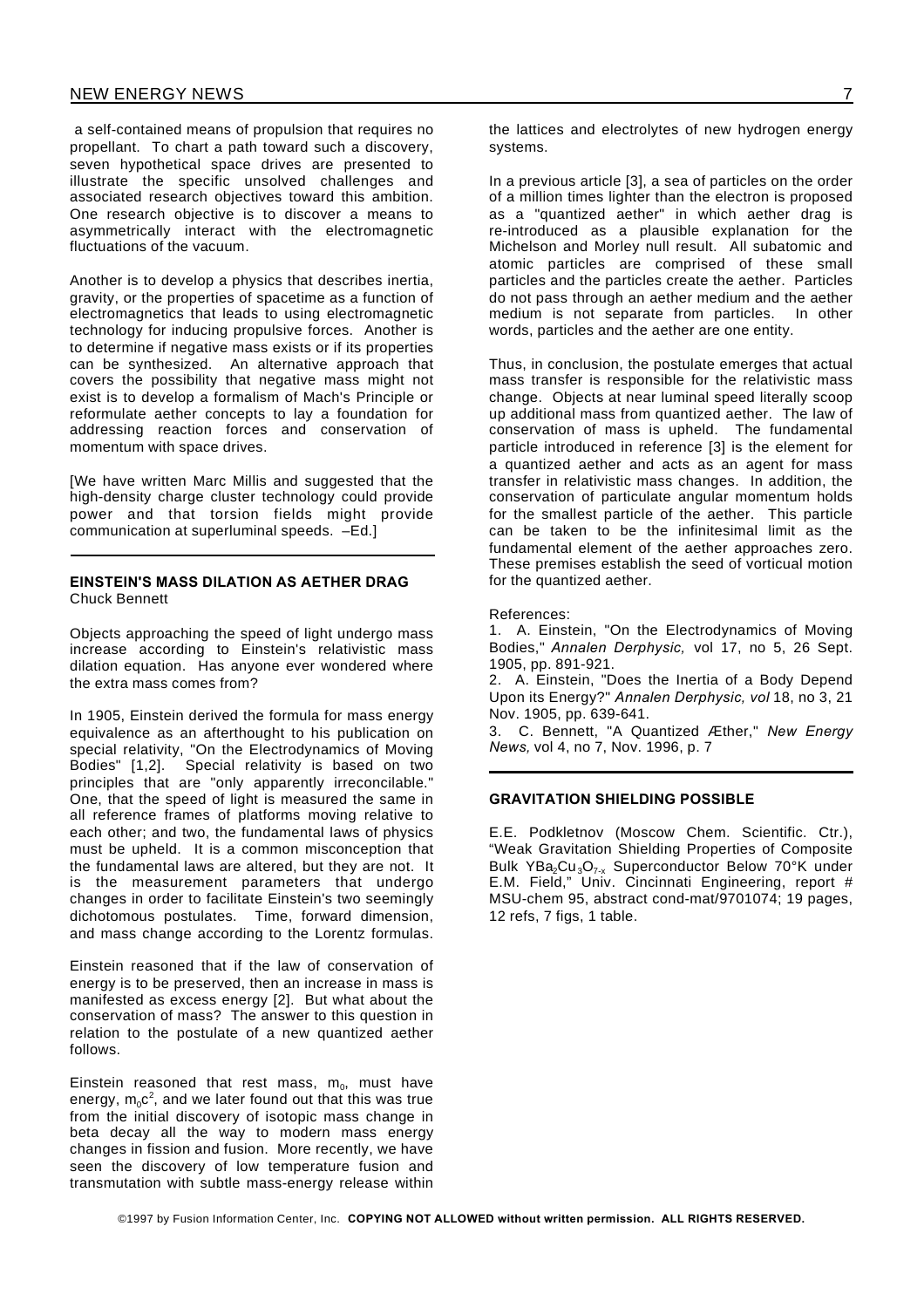# AUTHOR'S ABSTRACT

A high-temperature  $YBa_2Cu_3O_{7-x}$  bulk ceramic superconductor with composite structure has revealed weak shielding properties against gravitational force in the state of levitation at temperature below 70 K. A toroidal disk was prepared using conventional ceramic technology in combination with melt-texture growth. Two solenoids were placed around the disk in order to initiate the current inside it and also to provide rotation about its central axis. Samples placed over the rotating disk demonstrated a weight loss of 0.3 to 0.5%. When the rotation speed was slowly reduced by changing the current in the solenoids, the shielding effect became considerably higher and reached 1.9 to 2.1 % at maximum.

[For a copy of this paper, send \$5 (copying, s & h), with request to Fusion Information Center.]

# **E A S Y E X P E R I M E N T**

### **MAGNETIC/GRAVITY FIELD MONITORING** Bill Ramsay \*

Six years ago there were widespread tales about this planet's encounter with an odd sector of space resulting in some startling effects. An article reprint in *Nexus*, "The Photon Belt Story," (February 1991), of an earlier one by Shirley Kemp helped spread this tale and seemed to spawn others.

At least one of these, ELECTROMAGNETIC NULL ZONES, told of a four- to five-day period when ALL electrical devices and systems would fail, only to operate again thereafter. There was a prediction this would occur, coincidentally, on or around July 25, 1992; a date targeted for a planet wide HARMONIC CONVERGENCE in the midst of some special planetary alignments. A colleague and I had been observing and recording, using unconventional techniques, some rather odd magnetic / gravity field fluctuations for several months. One which both of us recorded, using slightly different techniques, seemed to show a partial collapse for about an hour. Just in case, my wife and I laid in some extra provisions to see us through!

The 25th came, the special alignments were there (I recorded 17 hours of their strongest influences!) and the HARMONIC CONVERGENCE was celebrated by groups from small to large all around the planet. The predicted electrical failures were notable by their absence.

Several of us who were involved in "subtle energy" research and experimentation, whilst pondering the possibility of some such event as a null zone encounter, stumbled upon a simple and inexpensive way anyone could at least have some forewarning. A way that didn't require technical expertise or expensive instruments.

There are scientific theories which put magnetism (the "electro" variety) as the cause of gravity and others which put it the other way round. Most admit the two are intertwined and often cannot be separated by their actions. The monitoring device described here is responsive to either leaving the distinction to the distinguished scientists to settle.

The approach is simple. All that's required is a pair of ceramic ring magnets and a way of fixing these, one solidly with the other vertically above it and free to float as it will when the magnetic poles facing each other are the same. To hold these in position, a wooden spindle (pencil or dowel) is fitted into a hole in a wooden base. Some sticky stuff, commonly sold as "Fun Tak Memo Tak" and other names with "Tak" in them, is used to hold in place and position the bottom magnet so that the top one floats somewhat evenly. I cut shallow notches an eighth inch apart into the round pencils I use with a nail file. These marks are used to initially align the top floating magnet and see what changes in spacings may follow as the magnetic/gravity field varies over time. It does. Sometimes the width of a notch or more.



It will be observed also that the top magnet will rotate and change it's attitude. Sometimes it floats quite crookedly. I don't know what subtle changes are being mirrored but do follow it closely trying to figure it out. I haven't yet, but maybe you will!

I have several of these devices around the house and one which uses two pairs of magnets on spindles about four inches apart. One has the North poles facing and the other the South. Contrary to common opinion these poles are not just identical opposites of one another. By observing both pairs, I've seen changes which effect only one.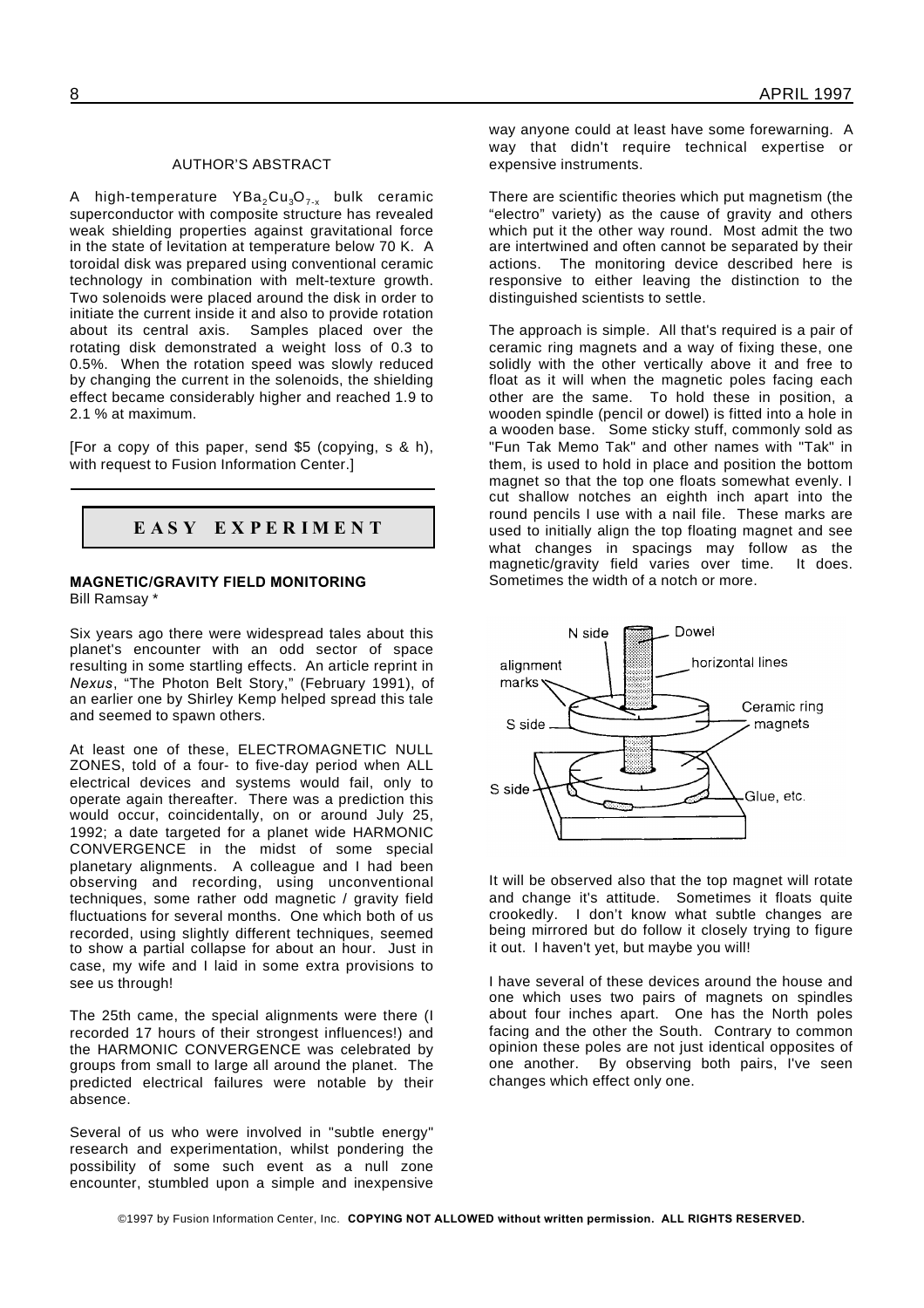Since air movements may affect the positioning of the floating top magnet, I put clear plastic tumblers (inverted) over each set. I use some of the sticky stuff to hold these in place at the base. I also apply several coats of clear nail polish to the magnets to seal them so the iron in them doesn't rust. I also put a red nail polish stripe on the top magnet to see how it's twisting. To make the whole thing look good, I put several coats of clear varnish on the base.

So, there you have it. A fully functional magnetic/gravity field monitor in kit form needing only your efforts to put together.

A few final notes. Which pole is which on the flat faces of the magnets can be determined with a magnetic compass. A cheap one will do. I get my magnets at Radio Shack stores and the rest of the materials at WalMarts. Suitable ring magnets are sold all around to stick notes on refrigerators. Take your wooden pencil or dowel with you when shopping to make sure the center hole is the right size. I locate my devices at eye level on shelves fixed solidly to walls.

If you can, persuade some friends to get involved as well, so changes which may vary from location to location may be compared. Should there be some event like a null zone encounter, the top magnet will certainly come much closer to the other. Perhaps even touching it. Unusual variances of a lessor sort may signal an approach to some such event.

#### [**Readers: This is so simple to accomplish, please try it and report any unusual results to** *NEN*. –Ed.]

\* Bill Ramsay is an independent subtle energy researcher and experimenter credited with several original discoveries. One of these is the planetary alignment scanning method mentioned in this article. He may be contacted by mail at 133 Asa Hall Road, Iva, S.C. 29655 (USA) and by phone at 864-296-3200.

# **H E L P W A N T E D**

# **THE NATURE OF THE AETHER**

Hal Fox, Editor *NEN*

A century ago nearly all scientists believed in an energetic aether. The famous Michelson-Morley experiment was incorrectly interpreted and most scientists during the 1900s changed to believe that there is no aether. Michelson and Gale showed in the later 1920s that there was evidence for an aether but their experiment did not get into the science mainstream. **The big question now is: What scientific evidence do we have that there is an energetic aether?**

We would like to compile a list of experiments that show there is an aether, zero-point-energy, zero-point fluctuations, energetic space-time continuum, or whatever label you care to use. **Please mail or fax us your suggestions as to what should be included**.

Here are some examples:

The **Rowe Effect** - where hydrogen is produced by explosions [1].

The **Aspden Effect** - where rotational inertia is stored by rotating magnets (maybe by all rotating mass) [2]. The production of **Torsion Fields** [3].

The **Casimir Force** [4].

**Sonoluminescence** [5].

The **Shoulders Effect** where high-density charge clusters appear to maintain their energy even while emitting energy [6].

# **REFERENCES**

[1] Paul E. Rowe, "Hydrogen Gas From Vacuum, parts I & II," *J. of New Energy*, vol 1, no 2, Summer 1996, pp 108-115, 19 refs. **Dubbed the "Rowe Effect".**

[2] Harold Aspden, "Discovery of **Virtual Inertia**," *New Energy News*, vol 2, no 10, Feb 1995, pp 1-2. See also Hal Fox, "The Aspden Effect," pp 2-3.

[3] A.E. Akimov & G.I. Shipov, "Torsion Fields and their Experimental Manifestation," Proc. of the Internat. Scientific Conf. on New Ideas in Natural Sciences (St. Petersburg, Russia, 1966), compiled by Anatoly P. Smirnov and Alexander V. Frolov, c1996.. [4] Julian Schwinger, "Casimir light: The source," *Proc. Natl. Acad. Sci. USA*, vol 90, pp 2105-6, March 1993, Physics.

[5] R. Hiller & S. Putterman, "Observations of Isotope Effects in Sonoluminescence," *Phys. Rev. Letters*, vol 75, no 19, 6 Nov 1995, pp 3549-51.

[6] Kenneth R. Shoulders, "Energy Conversion Using High Charge Density," U.S. Patent 5,018,180, issued May 21, 1991. See also: Kenneth R. Shoulders, EV. A Tale of Discovery, c1987, published and available from the author, P.O. Box 243, Bodega, CA 94922- 0243.

# **Miscellaneous**

# **GAO REPORTS ON DOE**

There is a group in Congress that wants to eliminate DOE. Senator Rod Grams, Republican from Minnesota,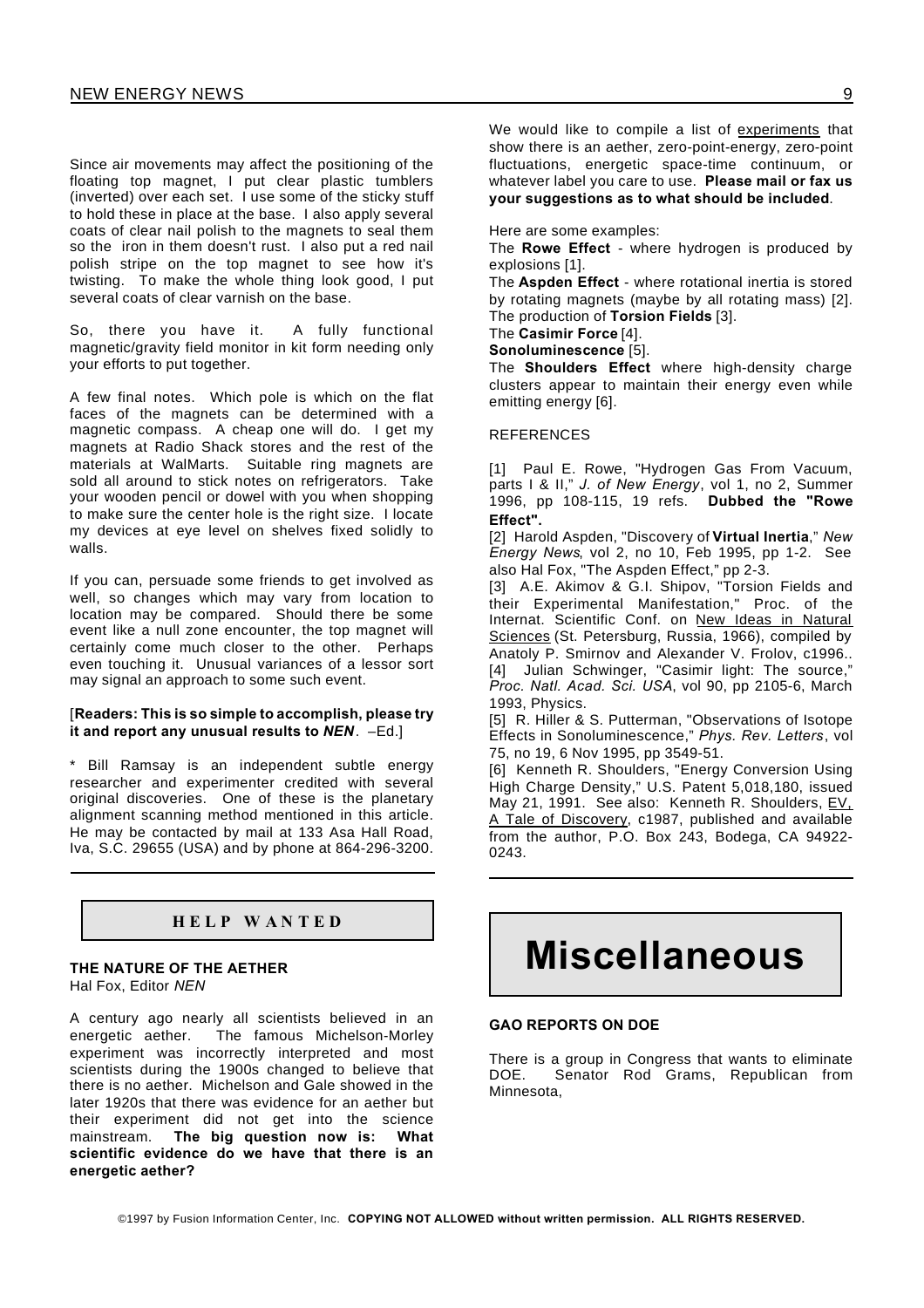is a leader of that group. His big complaint is that DOE has not met its stated mission of developing a national energy policy. Part of the current effort to eliminate DOE may have been the result of the recent report from the General Accounting Office (GAO).

According to the GAO, 80 projects designated as DOE major system acquisitions between 1980 and 1996 have the following history: 15 were completed, most with cost overruns. Three of the completed projects have not been implemented. Thirty-one projects were terminated before completion. Expenditures for these projects exceeded ten billion dollars.

Canceled projects included the following: Compact Ignition Tokamak - \$107.1 million; Elmo Bumpy Torus Proof-of-Principle - \$28.1 million; Fusion Materials Irradiation Test Facility - \$105.9 million; Tokamak Physics Experiment - \$73.7 million.

The remaining 34 projects have had many cost overruns. The Tokamak Fusion Test Reactor was completed a year and one-half late. The original cost of \$390.6 million reached \$497.5 million - a cost increase of over \$100 million. All of this and no national energy policy.

[If the DOE were listed on the stock exchange we expect that it would have been removed from trading and forced into involuntary bankruptcy. –Ed.]

Source: *FUSION POWER REPORT*, January 1997.

# **THE CENTENARIAN ELECTRON**

Lee Siegel (staff writer), "100 Years of the Electron," *Salt Lake Tribune*, 20 March 1997, pp B-1, 2. SUMMARY

The world has become pretty dependent on the little old electron. Or at least, since 1897, the world knows that it is. Prior to 1897, the atom was the smallest particle thought to exist. In the mid-1800's the research that led to the discovery of the electron began with experiments with glass vacuum tubes which could be made to glow by applying electricity to their electrodes: electric cathode rays. This research by Julius Plucker and other German Physicists soon found that a magnetic field could bend these rays, so the rays must be particles. Plucker's former student, Johann Hittorf found that the rays had some properties of waves. The debate raged for years, with most English physicists advocating the particle theory, while the Germans were partial to waves.

During the 1880s and up to 1897, some evidence had been found that cathode rays were particles much smaller than atoms, but since the establishment physics dictated that the atom was the smallest piece of matter, such evidence was usually distrusted or explained away. (Sound familiar yet?) On April 30, 1897, English physicist Joseph John Thomson announced his experiments that showed convincingly

that the electron particles really existed. Even Thomson was originally very skeptical.

**To celebrate this upcoming centennial, the American Physicist's Society, at their national meeting in Kansas City, MO, held a session about "100 Years of Electrons," organized by Bill Evenson, Professor of Physics at Brigham Young University.**

The rest of the article lists the multitude of things that we have discovered because of our knowledge of electrons: everything from the Big Bang (if you believe in it) to high-temperature superconductivity, from basic chemistry to computers, faxes and television (including the transistor, which was discovered 50 years ago). Evanson himself is a researcher in solidstate physics, and among other things, is analyzing how imperfections change the properties of solids, such as zirconium oxide, one form of which is the gemstone cubic zirconia.

#### **VORTEX GUIDED BY CONTINUOUS CONDUCTIVE PATH BY A PINNING MECHANISM?** Samuel P. Faile

An extension of the passive coil and autonomous coil systems has involved much larger structure for more power using unipolar hookups to aluminum foil. There was enough power (perhaps 42 milliwatts) to operate three Radio Shack Jumbo Super Bright Red LED in series to get a moderate output that could be easily observed across the room. Experiments were tried to see if the current from the foil to the copper leads to the rectifying circuit were carrying conventional currents or not.

Capacitors such as 0.01 mF in the AC line from the ground and the foil, **did not decrease** the LED output. As expected, a capacitor in series with the LEDs in the rectified portion of the circuit stopped the light output. It appears the AC outside the rectifying circuit is of high frequency and couples well across the capacitors.

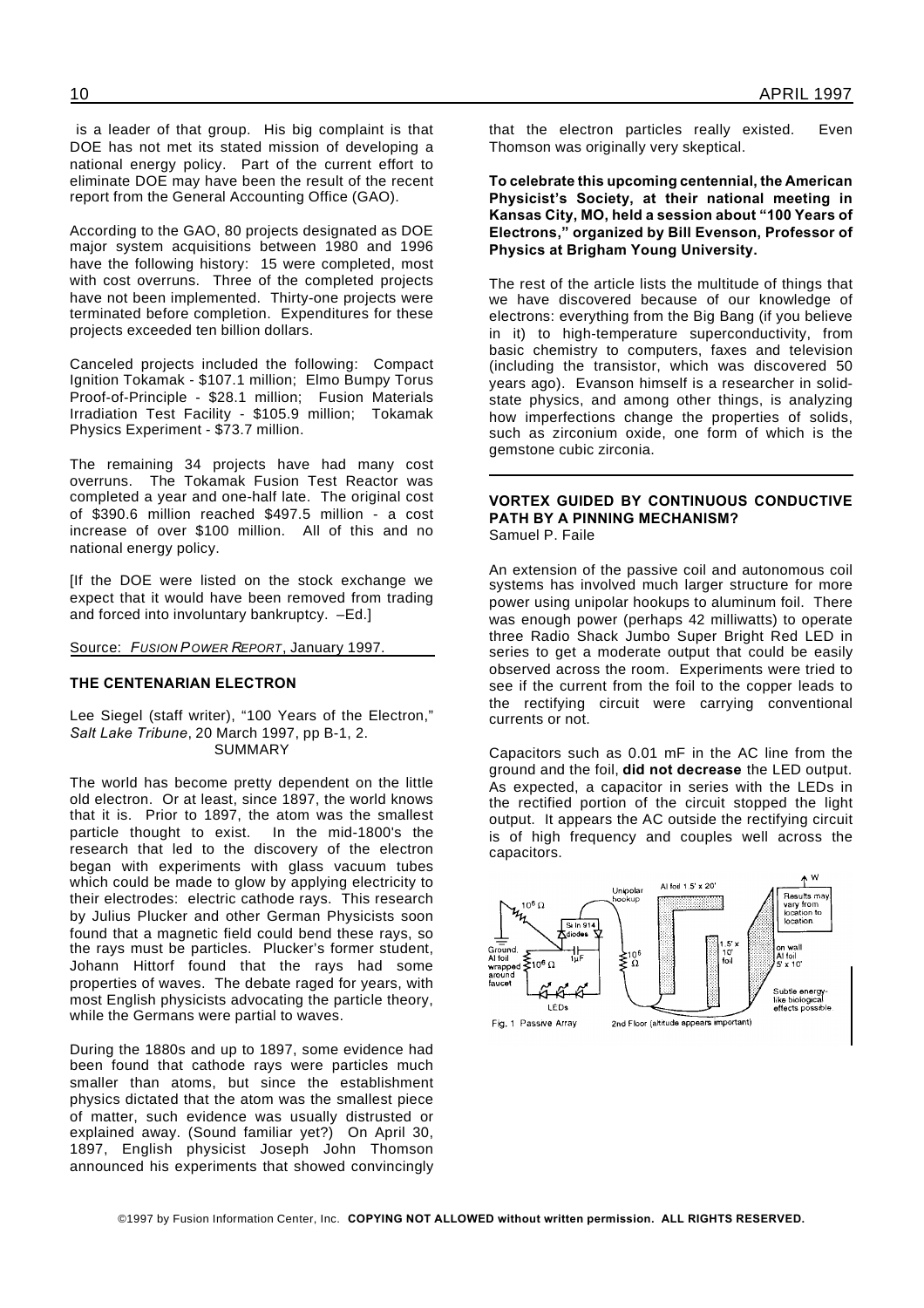Shown is the circuit with 1-megohm resistors inserted. The schematic diagram is of a system (Fig. 1) with three 1-megohm resistors: in the line from the aluminum foil, in the line from the ground, and one in series with the LEDs in the rectified portion of the circuit. All of these resistors had no obvious effect on the LED light output. The resistors used were Radio Shack catalog item 271-1134 rated at ½ watt and 1 megohm. The Jumbo Super Bright LED (5000 mcd light output, 1.82 V, 20 MA) has a Radio Shack # 276- 086A. Insulated lamp cord wire was used to connect the aluminum foil and ground to the rectifying circuit. Additional aluminum consisting of rolled up aluminum balls and aluminum foil covered boxes were placed in contact with the aluminum strips.

In earlier work on the arrays, Mr. Nicholas Reiter had found large ohmage resistors could be added to the ground wire with no effect. The recent work has established that resistors placed around a rectifying circuit and inside, do not decrease the LED light output. Even for autonomous circuits where the ground is replaced by a lot of laid out aluminum foil in another room, the insertion of the million ohm resistors (and many other types) has no noticible effect on the LED output.

It appears the effect cannot be due to extremely high voltage since a break in the circuit of a mm or so stops the output in 2-7 seconds, indicating arcing involving thousands of volts is not present in any practical sense.



Since the current could be of very high frequency, an experiment could indicate if some sort of surface EM wave was hopping across the resistors. An aluminum collar or sheet, perpendicular to the middle of the resistor, was tested as shown in Fig. 2. If there was an ordinary electromagnetic surface wave at say  $10^{12}$ Hertz, it would be stopped by the heavy duty aluminum foil, but there was no indication of this. The LED output was as good as ever.

Light absorbing conductors, even a piece of oxidized slag that could be at 10<sup>9</sup>  $\Omega$ , still lets the current pass when inserted in the line. Transparent insulating quartz in contrast, when placed in the line, blocks the current.

The current will pass through batteries, motors and opaque ceramic magnets but can be stopped by diodes which is not surprising since the diodes are used in the rectifying circuit. It appears the passive

Unconventional activity could be at work. Such as a scalar wave that is continuously unfolding its components to provide EM activity and folding these components back to provide enough longitudinal or scalar nature to penetrate or go through resistors and wide aluminum foil collars. This near-soliton activity finally interacts with the environment to yield some of its energy when it encounters semiconducting diodes. As long as there is a metal or even a poor conducting metal with the ½ spin Fermi level electrons, the vortex activity is maintained and the exotic current continues. Much of the vortex could be in the air, an aether vortex that propagates as long as there is the Fermi level continuity in the circuit, a sort of long pinning site.

can pass through resistors over 1-megohm.

The aether vortex structures could be sensitive to spin, a property recently gives prominence in *NEN* by Alexander Frolov, who supplied an article by Akimov and Shipov on Torsion Fields. A continuous conductive band along a circuit could allow for an exotic aether current to act like distances and resistances were not dissipating factors; similar to soliton activity or even massless current activity.

In any event, a circuit has been disclosed that should allow others to find out just how exotic the passive and autonomous array currents are.

[Dr. Samuel Faile does not claim to be the world's qreatest electronics expert. explanations or suggestions, please send them to *NEN*.]

**COSMOLOGY NOTE** Greg Hodowonec 3/8/97

- I. An early Sweet VTA test:
- A. It was reported in the March 1995 issue of *NEN* (page 8), that a simple Sweet VTA circuit was claimed to have over-unity power gain. Briefly, the circuit was as follows:

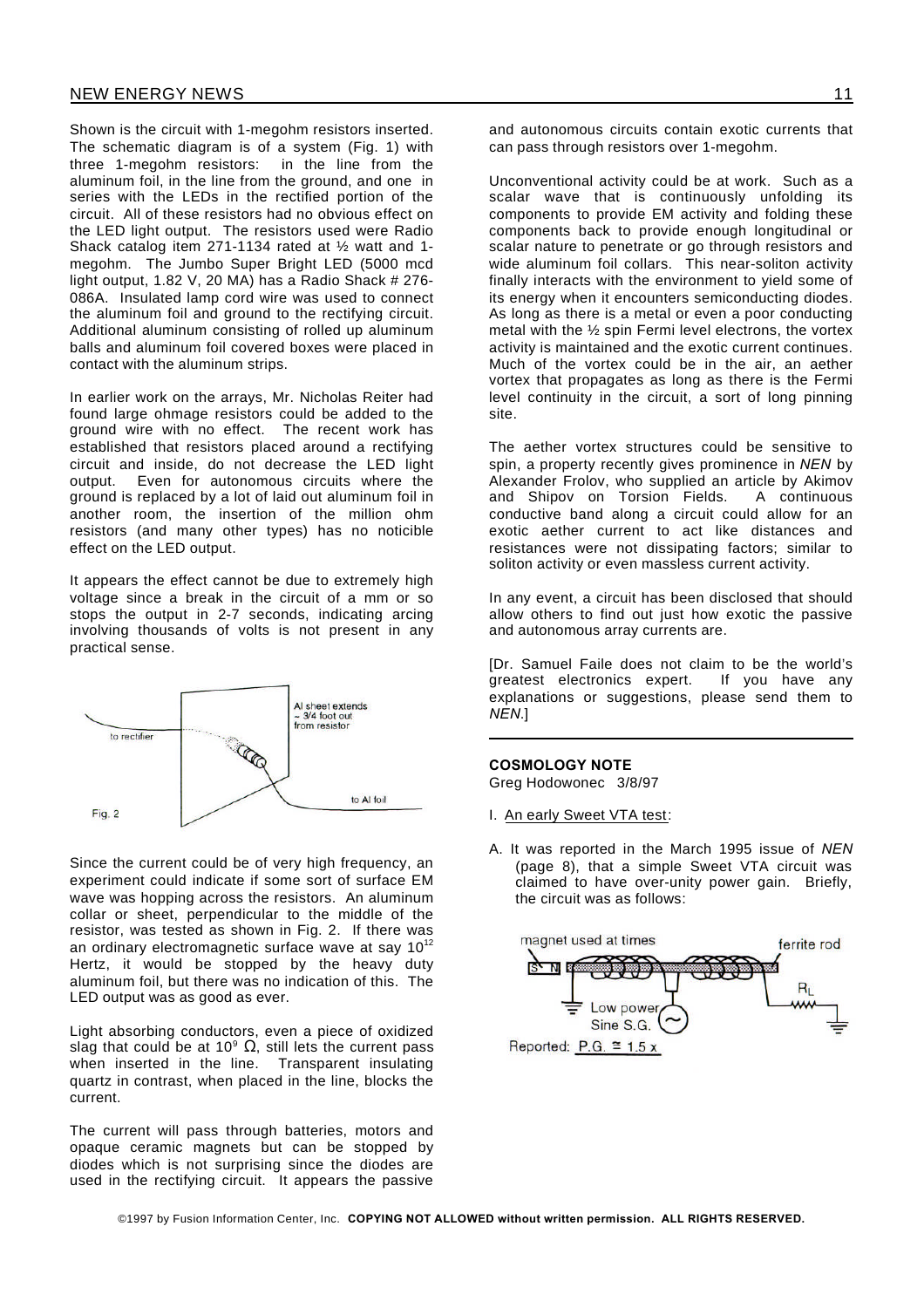B. Bill Ramsay sent me a sample 3-coil transformer as follows:



coils  $\equiv$  1 mH each (each separate)

I had previously roughly tested this transformer in the Mini-MRA mode and saw P.G.[Power Gain]  $\le$  5x or so. To explore the test of A (above) I ran the To explore the test of A. (above) I ran the following test:



Note: Circuit was broadly resonant at about 128 kHz, which is a sub-harmonic of the universal Rhysmonic frequency!

Test Data:



# $P.G. = \frac{1.44}{0.38} \approx 3.7$  times Therefore,

Waveforms: Sinusoidal

# C. Retest of Original Red Mini-Transformer

In view of the above results, it was decided to retest the 5:1 mini-transformer as shown below:



This test was first performed on 4/2/95, with the output rectified to dc power using a simple diode-filter to a 15 K load. The initial circuit developed about 4 mW of dc power at about 190 Khz, with apparently **high power gains**. Since I did not have a calibrated scope at that time, I was not able to determine the true input power. The data was sent to McClain and Wooten for verification but there was no response.

The test as shown above was repeated on 3/8/97, using the 25 MHZ scope. The data is given here  $(f_0, f_1)$  $= 185.5$  Khz) :

$$
V_{G} \approx 0.8V(ph-pk) \approx 0.56 V (RMS)
$$
\n
$$
I_{G} \approx \frac{0.56}{5 \times 10^{3}} \approx 0.11 mA (RMS)
$$
\n
$$
V_{out} \approx 2.8 V(ph-pk) \approx 1.98 V(RMS)
$$
\n
$$
I_{out} \approx \frac{1.98}{10^{3}} \approx 1.98 mA (RMS)
$$
\n
$$
V_{out} \approx \frac{1.98}{10^{3}} \approx 1.98 mA (RMS)
$$
\n
$$
V_{out} \approx 3.9 mW (RMS)
$$
\nTherefore, P.G.  $\approx \frac{3.9}{0.06} \approx 65 \text{ times}$ 

Waveforms: Good Sinusoidals

II. Conclusion

A. The *NEN* reported VTA tests were probably valid and is supported by the two tests made here (as above).

B. The tests also support the Rhysmonic contention that some purely reactive elements can interact 'directly' with the ever-present fundamental Rhysmonic frequency of about 1.855  $\times$  10<sup>43</sup> Hz and 'amplify' to a point where that 'reactive' power can be dumped into a resistive load. Under the reactive conditions, there is no power dissipation, so that heating losses are very minimal (remember Moray's test?). It is the writer's view that the Universe is the **sole** source of energy (what we use now is the many conversions possible) and that at last we are seeing how to 'extract' this energy more directly. These simple tests will show the way!

- III. Added Note (3/19/97)
- A. Revised test



 $\mathsf{T}_\mathsf{1}$  : 5 mH (5:1) transformer (used reverse)  $L_1$ :  $\cong$  1 mH  $X_{L_1}$  = 2  $\pi$   $f_0$  L<sub>1</sub>  $\approx$  1165  $\Omega$ 

©1997 by Fusion Information Center, Inc. **COPYING NOT ALLOWED without written permission. ALL RIGHTS RESERVED.**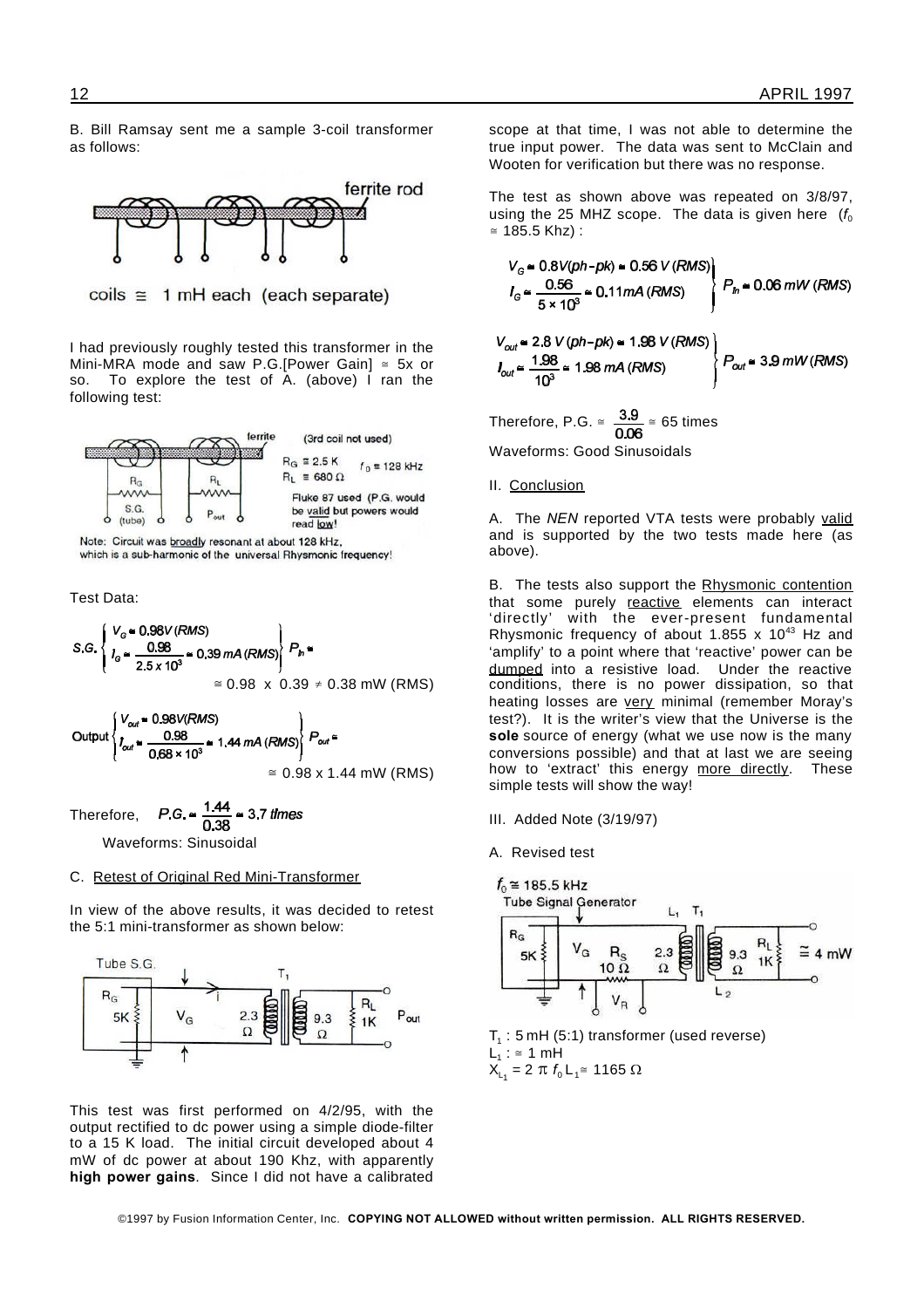1. There appears to be a broad resonance at about 185.5 kHz (which is a sub-harmonic of the Rhysmonic Frequency).

B. Reactive power in  $L_1$ 

1. Voltage across  $L_1 \cong 0.56$  V (rms), same as  $V_G$ .

2. Sensing resistor  $R_{\scriptscriptstyle \rm S}$  (10 W) measures:

105 mV (pk-pk)  $\approx$  74.2 mV (RMS) (per 25 MHZ Scope)

∴ I circ. 
$$
\approx \frac{v_R}{10} \approx \frac{74.2}{10} \approx 7.42
$$
 mA (RMS)

Therefore, reactive power in  $L_1$  equals:

 $V<sub>G</sub>$  x l circ. ≅ 0.56 x 7.42 ≅ 4.15 mW.

(Same order as  $P_{\text{OUT}}$ )

C. Current Determinations

1. Generator line current:

$$
\frac{V_{\rm G}}{R_{\rm G}} \approx \frac{0.56V(RMS)}{5 \times 10^3 \Omega} \approx 0.11 mA \text{ (line current)}
$$

2. Reactive line current:

I circ.  $\approx$  7.42 mA (from B above)

D. Power Gain (P.G.) determinations

1. P.G. = 
$$
\frac{P_{out}}{P_{in}} \approx \frac{4 \, mW}{0.062 \, mW} \approx 64.5 \text{ times}
$$
  
Same order

2. P.G. 
$$
\approx \frac{I_{\text{circ}}}{I_{\text{line}}}
$$
  $\approx \frac{7.42 \text{ mA}}{0.11 \text{ mA}} \approx 64.5 \text{ times}$ 

E. Conclusions

1. The nature of the resonance at about 185.5 kHz is not clear but probably related to the Rhysmonic Frequency.

2. The resistor, R<sub>s</sub>, probably is sensing only the reactive current due to  $\mathsf{L}_1$ .

# **WORLD ENERGY REPORT**

Courtesy Gordon B. Moody

Gordon B. Moody is the editor of the excellent *Global Energy Outlook*, with worldwide circulation. Here are some excerpts from the March 1997 *Outlook*:

The U.S. has long passed the **peril point** where oil imports threaten U.S. security, as designated by Congress The **peril point** was established as when the level of oil imports exceeds fifty percent of the oil used in the U.S. Senator Jesse Helms, Chairman of the Senate Foreign Relations Committee (which

tracks oil imports) said, "Politicians had better ponder the economic calamity that would hit (the U.S.) should foreign producers shut down supplies or sharply increase their prices."

More than 84 million Americans now own stocks, double the number of stockholders in the later 1980s. Last year, the U.S. trade deficit was \$186 billion, of which crude oil imports accounted for more than \$54 billion. The implied threat by the Federal Reserve Chairman, Alan Greenspan, to raise interest rates has some Wall Street economists predicting that the dollar must keep rising in value, since other central banks are unlikely to raise their rates. **This is a dangerous illusion**. Foreign central banks don't have to raise interest rates to sink the dollar. **All they have to do is to stop buying dollars.** Sung Won Sohn, Chief Economist for Norwest Corporation of Minneapolis, says a steep 20 percent correction in the stock market could pare consumer spending by \$100 billion and trigger a major recession. [As of 31 March 1997, a 7.5 percent drop in the Stock Market has accrued since January. –Ed.]

Daniel Yergin, President of Cambridge Energy Research Associates recently said, "In two years, Asia will overtake North American as the world's numberone consumer of oil." **When the U.S. oil imports passed 40 percent, President Jimmy Carter called for "The Moral Equivalent of War." "Actually, it has become the moral equivalent of indifference,"** according to Gordon Moody. Meanwhile, the U.S. oil industry has grossed half a trillion dollars. Now it is forecast that drilling for oil, such as that in the Gulf of Mexico, cannot provide sufficient oil to maintain current prices. "Put simply, the oil industry can no longer keep up with the growth in demand simply by turning on old taps, as it has been doing over the past decade. The oil service industry is operating at full capacity," say Gordon Moody.

#### **NEW PARTICLE DISCOVERED?**

Courtesy of Dr. Sam Faile & Jim Pardau

David Kesenbaum, "Surprising New Particle Appears, Or on the Other Hand, Maybe Not," *New York Times*, Science section, pg B-8, 25 Feb 1997.

Deborah Blum, "Possible new particle's a major matter for scientists," *Sacramento Bee*, 24 Feb 1997, pg A1 & A10.

# EDITOR'S SUMMARY

For several tens of annaul graduating classes, college students have been taught about the fundamental nature of matter with one of the smallest being the quarks that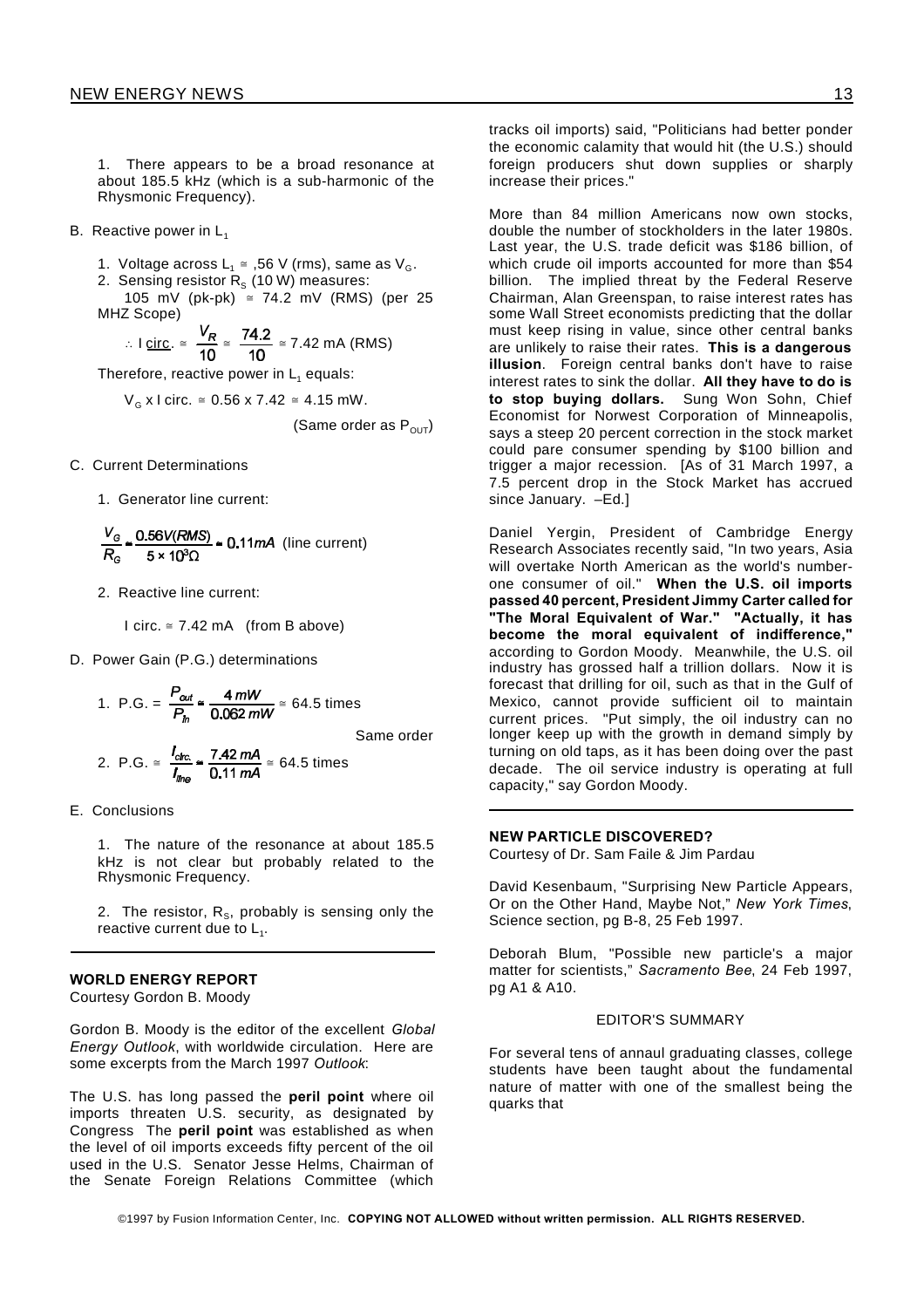supposedly make up protons and neutrons. Recently at least two research groups, using experimental data provided by the Deutsches Elektronen-Synchroton (DESY) and the Hadron-Electron Ring-Accelerator, have discovered highly energetic reactions. These reactions occur as the result of bombarding protons with positrons. Under the operating conditions of the equipment and time of operation the current model predicts 4.7 of these observed high-energy events. Twelve events have been counted in the analysis of data. If further work provides additional anomalous data, then the physicists expect that the theories about the fundamental nature of matter will have to be modified. Scientists from 19 countries are involved in the analysis of data. The four-mile accelerator ring uses several house-sized particle detectors to look for these unusual particle reactions. Data from millions of collisions have been reviewed to find the 12 unusual events. Further experimental data is scheduled to begin in March 1997. The important observation is provided by Dr. Joseph Lykken, a physicist at Fermilab in Batavia, Ill. He says, "I'm positive the Standard Model is incomplete." *New Energy News* is quite sure that Dr. Lykken is correct. In fact, it is probably accurate to say that "all models are incomplete." Discovering and explaining anomalies is one of the most fascinating aspects of science.

# **Nuclear Waste**

# **MEDIA SHOULDN'T BE DUPED BY PRO-NUKE LETTER WRITER**

Brian Greenspun, Editor of the *Las Vegas Sun* Editorial from 3/4/97, excerpted with permission

The nuclear waste industry, in its unrelenting desire to force the Congress and president to do its dirty work for it, has continued a public relations program designed to stir up the people to action. It does this by writing letters to the editors of the nation's newspapers, seemingly from regular Americans, sharing with them Nevada's desire to serve as the country's nuclear dumping ground.

Wittingly or not, newspaper editors fall victim to this subterfuge and give credence where none is deserved. In short, they print the letters.

The latest example is the *Chicago Tribune*, a newspaper that has grown up in the rough and tumble of Chicago politics and one which we'd expect would have a bit less naiveté about the who and whys of letter writing.

Alas, that was not the case. Last week, the *Tribune* published a letter form Hal Rogers with the dateline of Dayton, Nev. The headline read, "Nevada open to nuclear fuel storage."

Why the *Tribune* had to go all the way to Dayton, Nev. to find someone who favored the state [Nevada] as a garbage dump for America's high-level nuke waste is the first question any curious editor should have asked. Hasn't the editorial page editor ever heard of Las Vegas or Reno, two metropolitan areas of the Silver State that contain most of the state's human population. And what does that editor know or should have known about Hal Rogers, a prolific letter writer on nuclear waste issues who is well known to the editors of the major papers in our state?

The fact remains that the *Chicago Tribune* was duped, not unlike many larger newspapers around the country who have a passing interest in this nuclear waste issue but less than passing knowledge about the subject. If newspapers around the country were interested in the Voice of the People on this issue, they would talk to the hundreds of thousands of Nevada parents who are very concerned about any move by the federal government to force the world's most deadly substances down our throats and into our backyard. If they truly cared about doing what was right, they would question the scientific deals for singling out Nevada a decade ago as the only potential site for burying deadly plutonium and other high-level wastes that don't start to lose their potency for a least 10,000 years!

And if they were as interested in discussing this issue to the end of informing their readers, the newspapers would be very careful that the letters they publish not be from paid minions of the nuclear power industry who have billions at stake and millions of dollars to spend trying to sway public opinion.

In fairness, I shouldn't be so hard on the media because not every editor in the country knows what we know about the Hal Rogerses of the world. We know he is the co-chairman of the Nuclear Waste Study Committee, a high-sounding organization that sounds scientific but, in reality, is a paid-for public relations machine for the nuclear waste industry. And Rogers is the head mouthpiece.

He is hardly what I would call a "voice of the people" of Nevada. I might use words like traitor to the men, women and children of our state to describe someone who would sell out our futures for a few dollars. We all realize that what to do with nuclear waste is a national problem and it demands a national answer. But burying that problem in the desert a few miles from Las Vegas, after trucking the deadly garbage through practically every state in the country along the way, seems more like a stupid political solution than a well-reasoned scientific response.

But, if what will be the 21st century age of science and discovery, an era when animals are cloned and space is explored beyond our imaginations, is it that difficult to believe that a better answer can be found? **Why is it**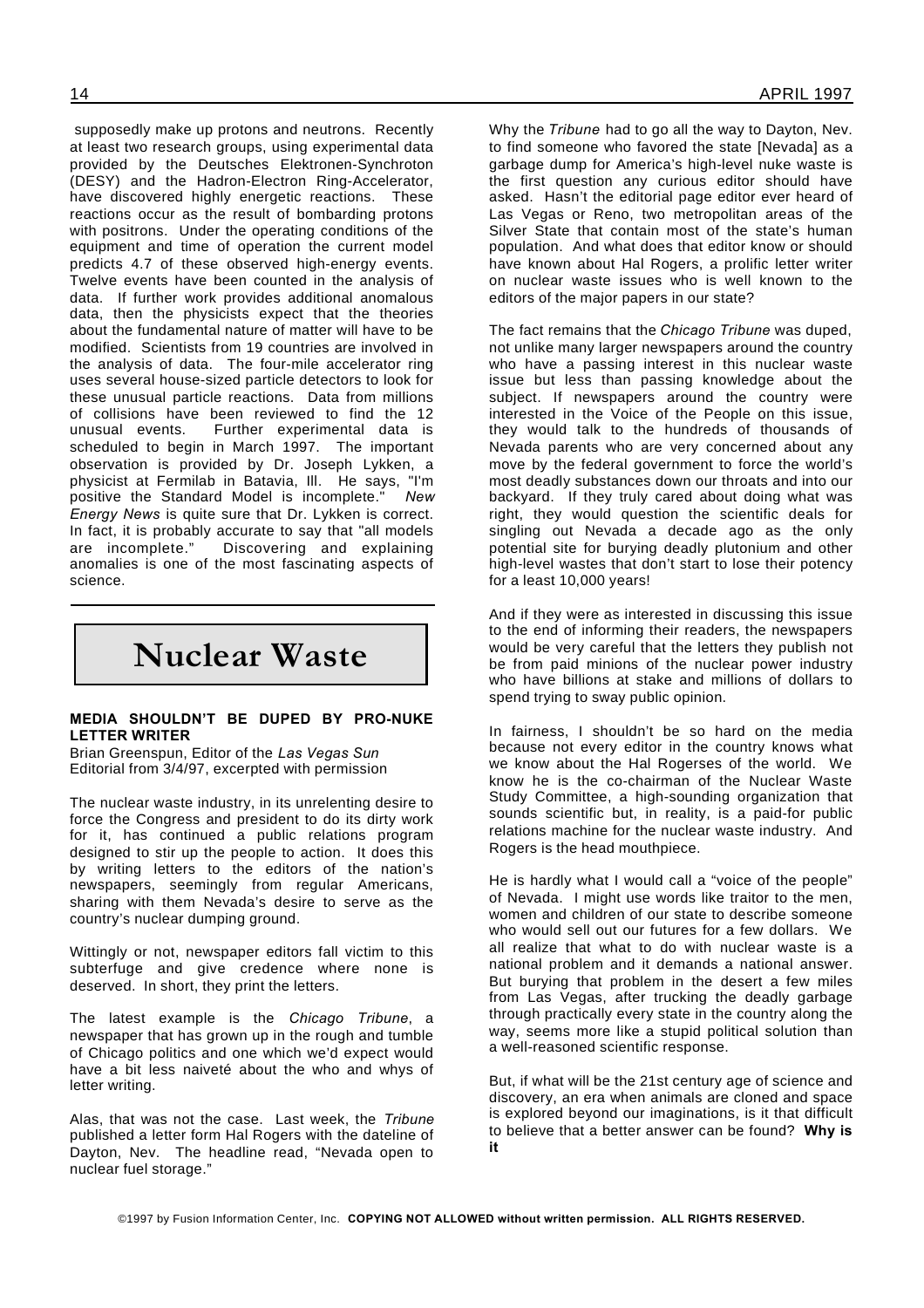# **necessary to pick on vote-poor Nevada to solve the nuclear power industry's money problems when science can find the right answer?**

It obviously isn't. The reason for the push is that it appears clear that there will not be another nuclear power plant built in this country until the solution to the radioactive waste is found. Those who stand to make billions of dollars from the design, construction and operation of those plants couldn't care less if a few million people in Nevada live the rest of their lives in mortal fear. This is all about money. . .

Rogers says the people of this state are prepared to host the nation's nuclear nightmare if the government and nuke industry are willing to pay the price. That is about as far from the truth as any liar can get. No, Mr. Rogers, Nevadans don't want the dump. **They want good science to find the kind of 21st century answer to this problem that will make it a national solution and not one that punishes only us, our children and their children.**

# **FIGHTING NUCLEAR WASTE IMPORT** Courtesy of Gary Vesperman

The Las Vegas, March 11, 1997 edition of the *Review Journal* reports "City adds funds for nuclear waste fight." The Las Vegas City Council voted to provide \$78,000 this year for fighting the importing of nuclear waste from other states into the proposed high-level nuclear waste geological storage facility being developed at Yucca Mountain. Yucca Mountain is about 100 miles northwest of Las Vegas. President Clinton has threatened to veto a measure which proposes to make Nevada a nuclear waste dump site. **The important issue is that with the new developing technology, such as the Neal-Gleeson Process, the nuclear wastes can be treated on-site. There is no longer any real need to package, transport, and store nuclear wastes. Just remove the radioactivity onsite where the nuclear wastes are now stored.** There is just one problem. Not very many people know about this new technology unless they subscribe to *New Energy News.*

# **Electric Vehicles**

# **NOW AVAILABLE - HONDA EV**

Courtesy of Jim Pardau

Mark Glover (Staff writer), "Honda Electric Car Hits Highway Today," *Sacramento Bee*, 26 February 1997.

Some may believe that this is the beginning of the electric motoring age. Honda has joined General Motors in making available, **for lease**, in southern California, an electric vehicle. The big difference

between the two EVs is the use by Honda of nickelmetal hydride batteries. The new battery is more expensive but is expected to last for four years. The battery charger that you can use at home will cost from  $$750$  to  $$1000$ . The automobile has a suggested retail price of \$53,999. The 36-month lease price is \$499 a month.

The Honda EV PLUS is expected to provide about 75 miles on a single charge or 50 miles if driven flat out at speeds of more than 80 miles per hour. The recharge time from either the on-board charger or the permanent home charger is about six to eight hours. However, there are no oil changes nor stops for gasoline. What the EV PLUS may provide is the ability to provide zero tailpipe emissions and help meet the requirement for zero-emission vehicles to be 10 percent of the vehicles offered for sale by 2003 to meet the California Air Resources Board requirements.

# **SAMPLES FROM** *ELECTRIFYING TIMES*

Courtesy of Bruce Meland, Editor

The Winter 1996-1997 edition (\$5 on newsstand) of *Electrifying Times* provides a welcome number of items about developments in the new energy field **with an emphasis on news and ads about electric vehicles.** Here is a list of the articles we found most interesting:

Gerald Orlowski, "Magnatron, Fusion Magnetic Motor." This article is much like that presented at the April 25-28, 1996 International Symposium on New Energy.

 $\bullet\hspace{0.1cm} \bullet\hspace{0.1cm}\bullet\hspace{0.1cm} \bullet$ 

Bruce Perralt, "The Radiant Energy Device on T.H. Moray Web Connection." This article offers the reader an reprint of a manuscript by Moray for \$29.95. The funds to be used for further research to replicate Moray's 1930s work on producing electrical power from the aether.

# $\bullet$   $\bullet$   $\bullet$

Bruce Meland, "Coler Converter" summarizes the information made available from a declassified British Intelligence report. The Coler devices used special magnets and windings to produce energy which is thought to have been further developed into a power source for a German flying saucer. [We would like to see someone replicate this work of Coler. –Ed.]

...

Joseph M. Olberman, "Flywheel Energy Storage System Development and Test." Funded by the U.S. Department of Energy and Ford Motor Co., Unique Mobility of Golden Colorado has developed and tested a 0.5 kWh, 40 kW, 30,000 rpm flywheel energy storage system. Initial tests were promising.

Mike Fisher (Zenergy Corp.), "Advanced Energy Prototype Testing and Preparation for Commercialization." This article is an excellent list of the types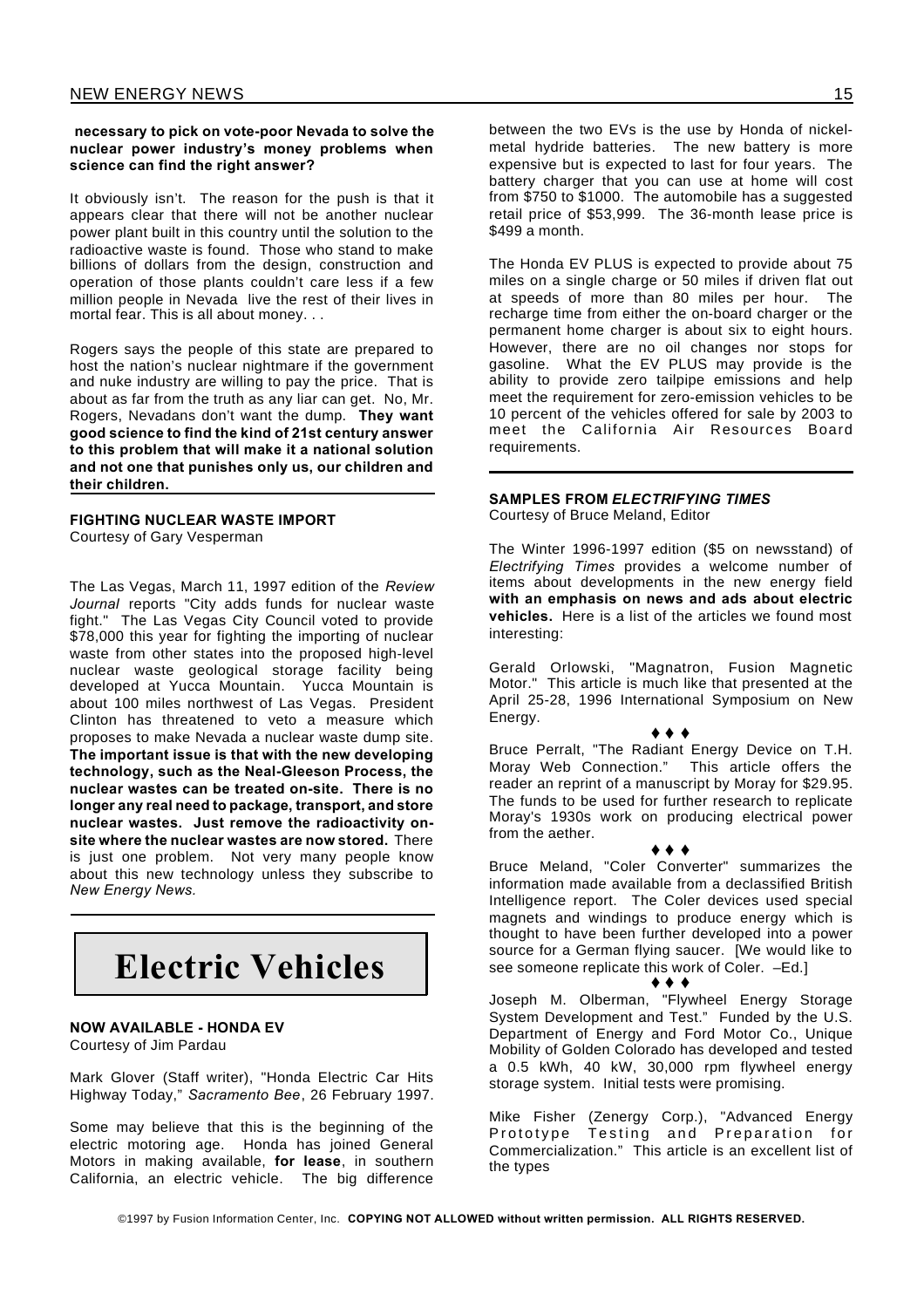of testing and means to avoid self-delusion that should be followed by anyone who is promoting a new energy device or system.

 $\rightarrow$  4

J.W. "Bill" Yerkes, "Lithium Battery Update." This and accompanying short articles provide good information about the various types of batteries being developed to make electric vehicles a commercial success.

#### $\bullet\bullet\bullet$

Charles Seife, "Quantum Mechanics: The Subtle Pull of Emptiness." This article reports briefly on the recent positive results in measuring the very small forces involved in the Casimir Force.

#### $\bullet\bullet\bullet$

Bruce Meland, "Power from Plastic Batteries." This is a short report on the development by Joe Suter of John Hopkins University of a plastic battery. In time, it is believed that this development will replace metalelectrode batteries.

 $\bullet$   $\bullet$   $\bullet$ 

Bruce Meland, "Ken Shoulder's Charge Clusters," and "What is a Charge Cluster?" Bruce taps the sources of Jeane Manning's new book: A Search for Free Energy and *New Energy News* to describe the charge cluster work pioneered by Kenneth Shoulders.

#### $\leftrightarrow$   $\leftrightarrow$

Bruce Meland, "Ultracapacitors for EVs & Hybrids - Requirements, Status of Technology and Key Future Considerations." This is a summary report from one presented at the '96 Infrastructure Conference in San Diego, CA by A.F. Burke, Inst. of Transportation Studies, Univ. of CA-Davis.

 $\bullet\ \bullet\ \bullet$ 

*Electrifying Times* **can be obtained for \$12 for one year (3 issues). Send your \$12 to 63600 Deschutes Market Road, Bend, OR 97701.**

# **Magazine Reviews**

# *DEUTSCHE PHYSIK* **REVIEW**

Courtesy of Stefan Marinov, Editor

Stefan Marinov, "Siberian Coliu Machine with Eccentric Circular Current Rotor," *Deutsche Physik*, vol 6, no 21, Jan-Mar 1996, pp 5-36, 5 refs, 27 photos and figs.

Stefan Marinov has long devoted his talents to showing that there are many aspects of contemporary physics that are wrong. One of his prime goals in life is to produce a perpetual motion machine. This article reviews his long-time efforts by mathematics **and experiments** to produce a self-running electromagnetic machine. That he has not yet succeeded is not evidence that the task cannot be accomplished. It is fascinating that he has devoted so much of his time and money to the quest. You will find that some of the equations may be heavy going, but reading this review is an excellent history of how

one scientist has not accepted current dogma and is still on his quest.

#### $\bullet$   $\bullet$   $\bullet$

Sir Edmund Whittaker, "A History of the Aether and Electricity," *Deutsche Physik*, vol 6, no 21, Jan-Mar 1996, pp 47-54, 12 refs. Excerpt of Vol 1, Chap III, first published 1910, revised 1951, Humanities Press, N.Y., 1973.

Stefan Marinov chose this excerpt due to the discussion of the Whittaker formula for the forces<br>between two current elements. Others have between two current elements. formulated equations to describe this force including Ampere, Lorentz (the one most accepted by today's scientists), Grassman, Nicolaev, Marinov, and perhaps many others. Marinov shows that all of these equations are wrong. Marinov has spent many hours in both math and in experiments related to this interesting question as to the precise nature of the force between two current elements. Marinov may be the person to finally discover the proper nature to express this force. More power to him.

#### $\bullet\bullet\bullet$

Stefan Marinov, "The Deisting Drive," *Deutsche Physik*, vol 6, no 22, Apr-Jun 1996, pp 5-14, 9 photos and figs.

In this article Marinov describes a new approach to the development of a perpetual motion machine by mechanical motion. This is an interesting effect described by Marinov and could be developed into an interesting toy to teach some of the basic elements of mechanical forces. It is worth reading. [Note: a further description by Marinov, of attempts to make perpetual motion will appear in the Spring 1996 issue of the *Journal of New Energy*.]

# . . .

Stefan Marinov, "A Sensitive Hall Detector Which Everybody Can Put Together," *Deutsche Physik*, vol 6, no 22, Apr-Jun 1996, pp 19-21, 3 photos and figs.

In this article Marinov provides the details for the construction of a sensitive probe for measuring magnetic fields. With this probe, Christian Monstein proved the existence of Monstein-Barnett Effect, and the Monstein-Barnett Effect for Non-Ferromagnetic Materials. In addition, Marinov claims that this led to the Monstein and Marinov discovery of "The Cause for Magnetization of the Celestial Bodies." In addition, the Monstein-Wesley Effect was discovered. **With that type of record for a simple but sensitive magnetic field probe, many of the readers of** *New Energy News* **will want to make just such a device. It would seem to be worth the cost of a copy of this issue of** *Deutsche Physik.*

. . .

Stefan Marinov, "Marinov's Formula is Dead, Long Live Marinov's Formula," *Deutsche Physik*, vol 6, no 22, Apr-Jun 1996, pp 29-36, 5 refs.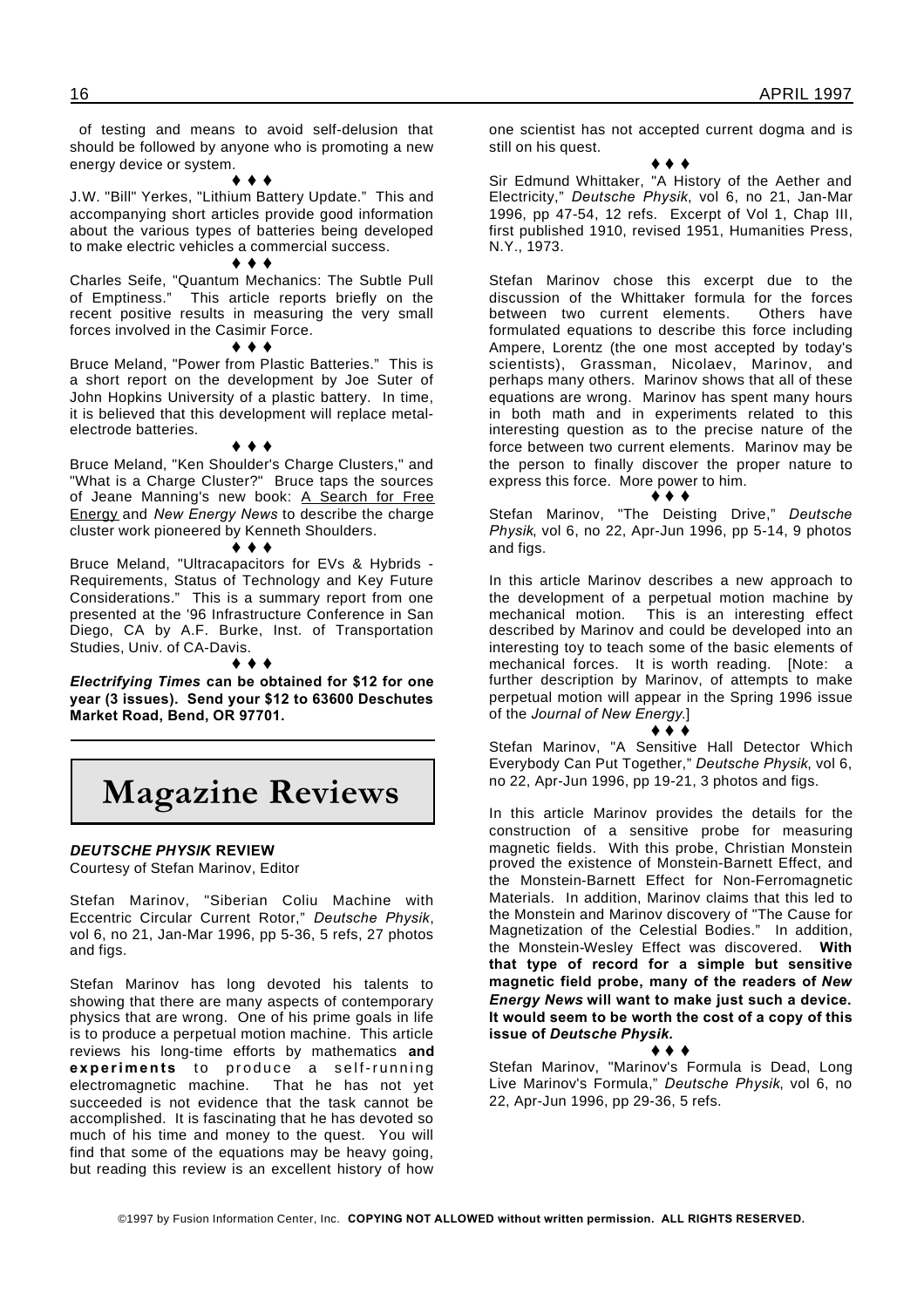The good news is that Marinov has not given up on the task of finding a proper formula to express the force between two current elements. Marinov states: "At the present time there are no experiments falsifying Marinov's formula, where the term with B**mar** will be deleted, until such experiments will be presented, this mutilated Marinov's formula is to be accepted as the right one."

 $\bullet$   $\bullet$   $\bullet$ Stefan Marinov, "Grassmann's Formula Violates the Angular Momentum Conservation Law," *Deutsche Physik*, vol 6, no 22, Apr-Jun 1996, pp 7-49, 3 refs, 6 photos and figs.

#### AUTHOR'S ABSTRACT

It is tacitly assumed that at the interaction of complete circuits, Grassmann's formula preserves the angular momentum conservation law. I show, however, that when calculating the torques with which a small and a larger rectangular currents interact, a net torque different from zero is obtained. Meanwhile, the experiment demonstrated NULL net torque. Another experiment (observation of the net torque produced at the interaction between two bar magnets and a linear current squeezed between them) demonstrated that Ampere's formula is wrong, too. At the present time there is **NO** formula predicting the effects in **BOTH** these **EXTREMELY** simple experiments.

In the article, Marinov also states, "Thus, this simple experiment, which can be accomplished by any child in 10 minutes, shows that Ampere's formula for the force of interaction of two current elements, which preserves Newton's third law, is wrong." **Marinov shows that after 200 years of electromagnetism, we still do not have a correct formula for the calculation of the force with which a current element acts on another current element. Strange, is it not?**  $\bullet$   $\bullet$   $\bullet$ 

The quarterly publication *Deutsche Physik* is available from East-West Publishers, Morellenfeldgasse 16, A-8010, Graz, Austria. Phone/Fax (43) 316-377 093. Price per copy DM 40, one year subscription 160 DM for corporations, 80 DM for individuals. Double the amounts if paid in checks "because of the rapacious clearing policies of the banks".

# **SAMPLING THE** *ELECTRIC SPACECRAFT* **JOURNAL** Courtesy of Charles Yost

The following are samples from the *Electric Spacecraft, a Journal of Interactive Research*, Oct/Nov/Dec Issue 20, Published Jan. 31, 1997. 73 Sunlight Drive, Leicester, NC 28748.  $\bullet\hspace{0.1cm} \bullet\hspace{0.1cm}\bullet\hspace{0.1cm} \bullet$ 

Richard Hull, "Electrostatics and its Measurement," *ElectricSpacecraft*, issue 20, Oct/Nov/Dec 1996, pp 9- 14, 7 figs, 13 refs.

**One of the important concepts in this article is that in a capacitor the charge is stored in the dielectric and not in the plates.** Another concept is that a wiggled charge wand can be detected remotely by the electrostatic waves that are emitted. Which suggests an interesting experiment: Place such a charged wand in a vacuum under conditions where the charge is very slow to "leak off." Does the motion and creation of electrostatic waves cause a reduction in the charge on the wand?

 $\bullet$   $\bullet$   $\bullet$ 

Michael Schoessow, "Isotropic Capacity, the Capacity of a Single Body with the Universe at Large," *ElectricSpacecraft*, issue 20, Oct/Nov/Dec 1996, pp 15-17, 5 figs, 4 refs.

Conceptually shrink one plate of a large capacitor to a point and ask what the capacity would be. By using a charged sphere (rather than a point) as the capacitor, one can achieve a surprising level of capacitance. The article provides the equations by which the observed capacity can be calculated.  $\bullet\bullet\bullet$ 

Robert L. Forward, summarized by Leslee Kulba, "Casimir Forces," *ElectricSpacecraft*, Issue 20, Oct/Nov/Dec 1996, pp 18-20, 4 figs, 8 refs.

This is a timely article to report because of the recent experimental work measuring the Casimir force (reported elsewhere in the issue). The article suggests that it may be possible to weigh the matter of the vacuum.

#### $\bullet\bullet\bullet$

Leslee Kulba, "T.T. Browns's Rock Electricity," *ElectricSpacecraft*, Issue 20, Oct/Nov/Dec 1996, pp 21-25, 6 figs.

According to experiments by T.T. Brown, some rocks generate electricity spontaneously and it is long lasting and only affected by diurnal cycles. A rock that had lost its generating capability could be heated up to beyond the Curie point and cooled in a high voltage field. That process would restore its "everlasting battery" capability. This suggests that the most suitable natural rocks would be those of volcanic origin that somehow cooled in a strong electric field. The diurnal change in voltage apparently can not be shielded. This may mean that a part of the rock electricity may be linked to **torsion fields**, a topic first mentioned in *NEN* for March 1997 (See "Torsion Fields - A New Science," page 12-14.) [**We would like to challenge our readers to pick up and measure various rocks and report on the types that show evidence of "rock-electricity**." –Ed.]

 $\bullet$   $\bullet$   $\bar{\bullet}$ 

Charles Bert Schreiber, "Spark Experiments," *Electric Spacecraft*, Issue 20, Oct/Nov/Dec 1996, pp 26-31, 17 fias.

Bert Schreiber shows an experimental setup that can be done by any experimenter with only a few bucks available. See the accompanying figure. Bert uses an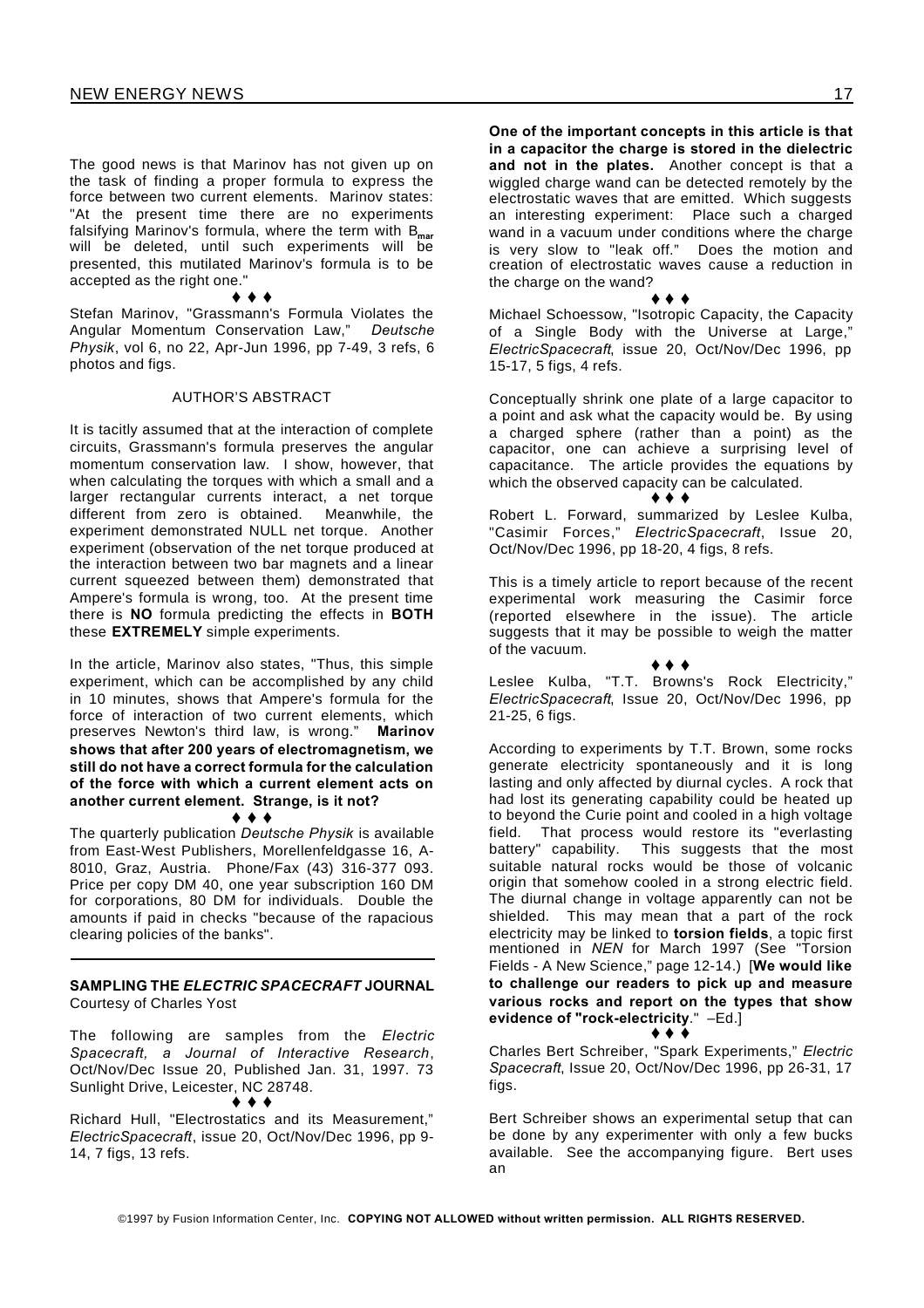aluminum Mylar<sup>™</sup> film connected in series with a couple of light globes, a dimmer switch, and the film clamped with two bulldog clips. The images that are produced on the film are shown in the article using regular 115 volts and also using higher voltages. This work has some similarities to the work being done by Sam Faile and Nick Reiter and reported periodically in *NEN*. This would make a good science project for



Diagram of experimental setup with 115V ac power supply.

high school.

Editor's Comments: As usual, the editors of this



Example of Mylar<sup>tm</sup> strip from experiment.

quarterly journal provide its subscribers with interesting information on the way to develop an electric spacecraft. See Commercial Column / Sources for address.

#### **WHAT'S HAPPENING IN** *INFINITE ENERGY***?**

Interesting contents of volume 2, issue 11:

Chris Tinsley (contributing editor), an interview with Prof. Martin Fleischmann, pp 10-21.

# $\bullet$   $\bullet$   $\bullet$

Eugene Mallove (editor), "A Bombshell Techno-Thriller – The Saint; Hollywood's First *Good* Cold Fusion Movie," pp 23-27. (Movie released 4/4/1997)

 $\bullet$   $\bullet$   $\bullet$ 

W. David Wallman (Mgr., DW Research), "COH<sub>2</sub> and AquaFuel TM Update," pp 35-36.

 $\bullet$   $\bullet$   $\bullet$ 

PTO Insider (a correspondent and cold fusion advocate who works inside the US Patent office), "Cold Fusion and New Energy: Coping with an Obstructionist U.S. Patent Office," pp 43-47. "Someone will succeed in the U.S. besides Patterson and Ahern. Then, many others can follow when the field is enabled. I'll keep trying from the inside to break through the new declared motto of the USPTO, **To Help Our Customers Get Patents**." Gives specific help to those desiring to pursue patents.

#### $\bullet\bullet\bullet$

Jed Rothwell, "Development of Advanced Concepts for Nuclear Processes in Deuterated Metals," pp 60- 65. A review of EPRI TR-104195, Research Project 3170-01, Final Report, August 1994, McKubre et al.

Patent: GB 2,282,708 B; Electrical Motor-generator; Harold Aspden, Robert G. Adams; appl. 30 Sept. 1993; issued 6 Nov. 1996. 17 claims. (pp 70-75)

 $\bullet\bullet\bullet$ 

Abstract: This invention relates to a form of electric motor which serves a generating function in that the machine can act regeneratively to develop output electrical power or can generate mechanical drive torque with unusually high efficiency in relation to electrical power input. The field of invention is that of switched reluctance motors, meaning machines which have salient poles and operate by virtue of the mutual magnetic attraction and/or repulsion as between magnetized poles. The invention particularly concerns a form of reluctance motor which incorporates permanent magnets to establish magnetic polarization.

 $\leftrightarrow$   $\leftrightarrow$ **Patent**: US 5,590,031; System for Converting Electromagnetic Radiation Energy to Electrical Energy; Franklin B. Mead, Jr., Jack Nachamkin; appl. 27 July 1994; issue 31 Dec. 1996. 14 claims, 8 drawing sheets. (pp 29-34)

Abstract: A system is disclosed for converting high frequency zero-point electromagnetic radiation energy to electrical energy. The system includes a pair of dielectric structures which are positioned proximal to each other and which receive incident zero-point electromagnetic radiation. The volumetric sizes of the structures are selected so that they resonate at a frequency of the incident radiation. The volumetric sizes of the structures are also slightly different so that the secondary radiation emitted therefrom at resonance, interfere with each other producing a beat frequency radiation which is at a much lower frequency than that of the incident radiation and which is amenable to conversion to electrical energy. An antenna receives the beat frequency radiation. The beat frequency radiation from the antenna is transmitted to a converter via a conductor or waveguide and converted to electrical energy having a desired voltage and waveform.

Effectiveness is the foundation of success, efficiency is a minimum condition for survival after success has been achieved.

> Efficiency is doing things right. Effectiveness is doing the right things. (P.F. Drucker)

©1997 by Fusion Information Center, Inc. **COPYING NOT ALLOWED without written permission. ALL RIGHTS RESERVED.**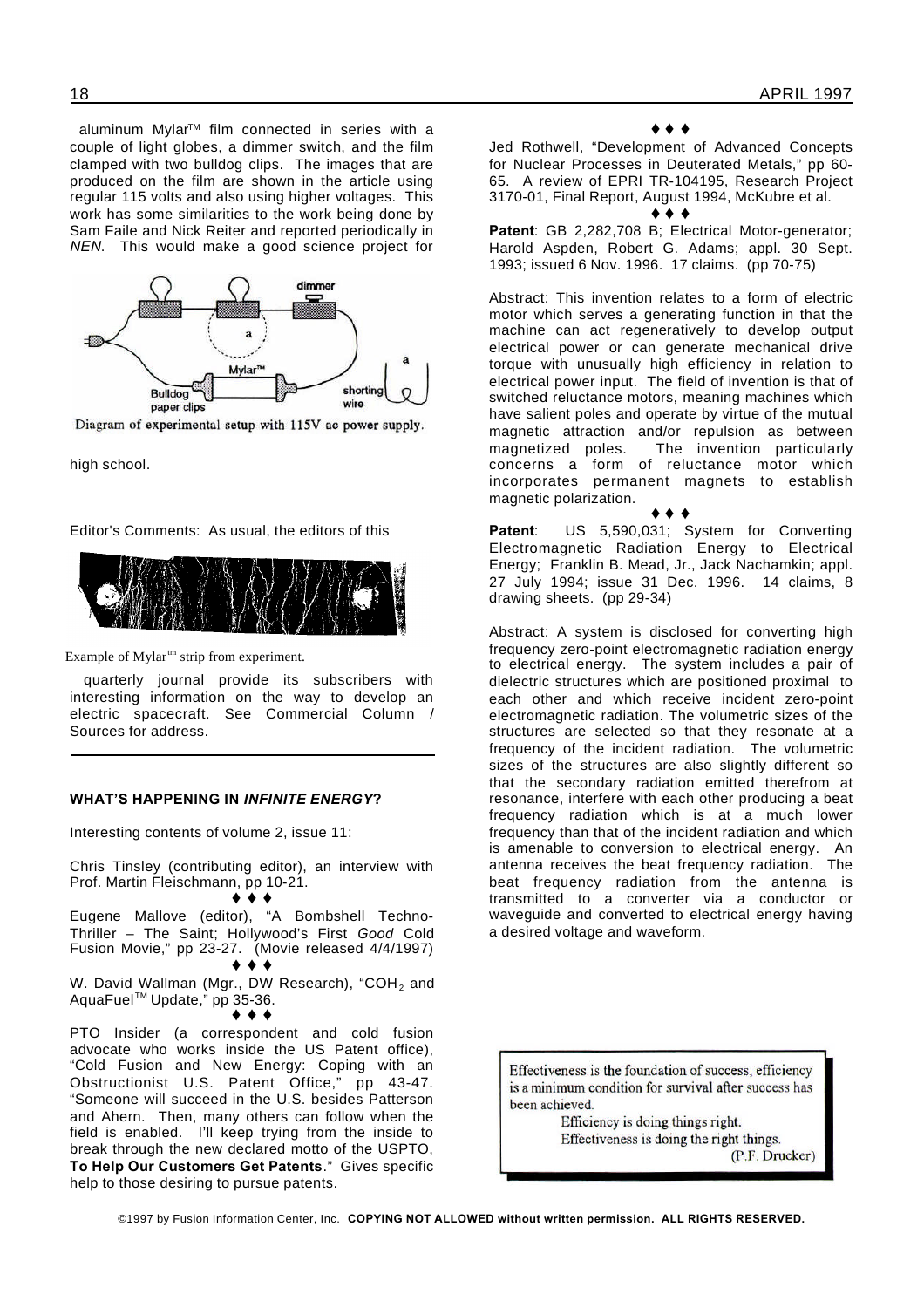# **LETTERS** to the Editor & Others

# **LETTER FROM HAL PUTHOFF**

With Arthur C. Clarke as our press agent, who could ask for more? His sequel to 2001 and 2010 (both books and movies) has just come out as a book: 3001: The Final Odyssey. A feature in this book is an inertia-canceling drive known as the **SHARP Drive**. **SHARP** standing for "**S**akharov, **H**aisch, **A**lfonso, **R**ueda, and **P**uthoff." In his end notes he explains that he thinks our paper on inertia will be considered a landmark paper, and in any case he has made it so for his novel. So at least we are making it into a minor myth of our day, even if we don't know how to build one yet!

Best regards, /s/ Hal Puthoff

[The paper is B. Haisch, A. Rueda, and E. Puthoff, "Inertia as a Zero-Point Field Lorentz Force," *Phys Review A*, Feb 1994. –Ed.]

# **LETTER FROM BILL RAMSAY**

The brief "article" is about the old "Floating Magnet" trick which, for some reason, I've not seen written up. So I did! Maybe this will be of interest to some of your technical readers? And give them a chance to actually do some "hands-on" research? (Copies sent to other publications include *Nexus*. **Printed in this issue of** *NEN*.)

Thanks for continuing to publish Greg Hodowanec's work. In the 7 + years I've known him I continue to be impressed by his thoroughness and reasoning! A rare combination of talents. Not the least of which is his always present desire and willingness to share. A true scientist indeed! I especially appreciate this in this era of "Internet jumble" where if it weren't for "mis" and "dis" the "information explosion" might be over!

Take care and have fun! Bill Ramsay

# **LETTER FROM MILLENNIUM TWAIN**

Thank you for your letter, and the announcement of our Workshop in *NEN*. Ken Shoulders called me and said he may want to participate.

Please do go ahead and announce it in the upcoming *NEN* and *JNE*. At present only the date is missing.

We are going to wait until we get more responses before finalizing a date. I want to try to accommodate the schedules of our most active participants. [Date was finalized as 18-20 July 1997, see 'Meetings.']

Do you have references for me on the Superluminal Torsion Fields? I am possibly the first to show their origin in the superluminal twist structure of the proton.

# **MORE THOUGHTS FROM MILLENNIUM TWAIN**

[Editor's note: The following are excerpts from a letter written by Millennium Twain in reviewing a book to be published. Phrases within " " are from the book being reviewed.]

Mathematics is almost always used to spread lies, almost never to discover or reveal truth. It's authority then is not based on wisdom or deserved respect, it is based on the fearsome power of government.

Quarks are not, and have never been fundamental or building blocks of matter. They are created by the input of fantastic sums of energy, from the collisions of protons. They are products **of** protons, built **from** protons. Protons are not built **from** quarks. Quarks are transient **trash** produced in a collision.

**Energy and matter are not fundamental**, only small subsets of the basic stuff of nature/experience also known as light, or inertia or aether. Also known as EMG waves incorporating basic experience -- spin and propagation. Space, an artifact and concept but not an experience, does not exists. What exists are waves and particles, with spins and propagations which create an allusion of 'space'. Ditto 'time', another metric (not 'entity') comparing events, objects and experiences.

"Clarifying the models of the photon and electron." **No** models of either exist, in covert physics, so we cannot clarify them. We must therefore **create** them.

"The energy of the electron at the moment of its remaining in the first orbit of this atom is equal to 13.6 electron-volts." No. This is not the energy of the electron. This is not the energy of the proton (nucleus). It is the energy of the standing lightwave shared **between** them. Therefore, it must be a harmonic of the frequencies of **both** the proton and the electron. Therefore, any conclusions about the frequency of the electron, will also yield conclusions about the frequency of the proton.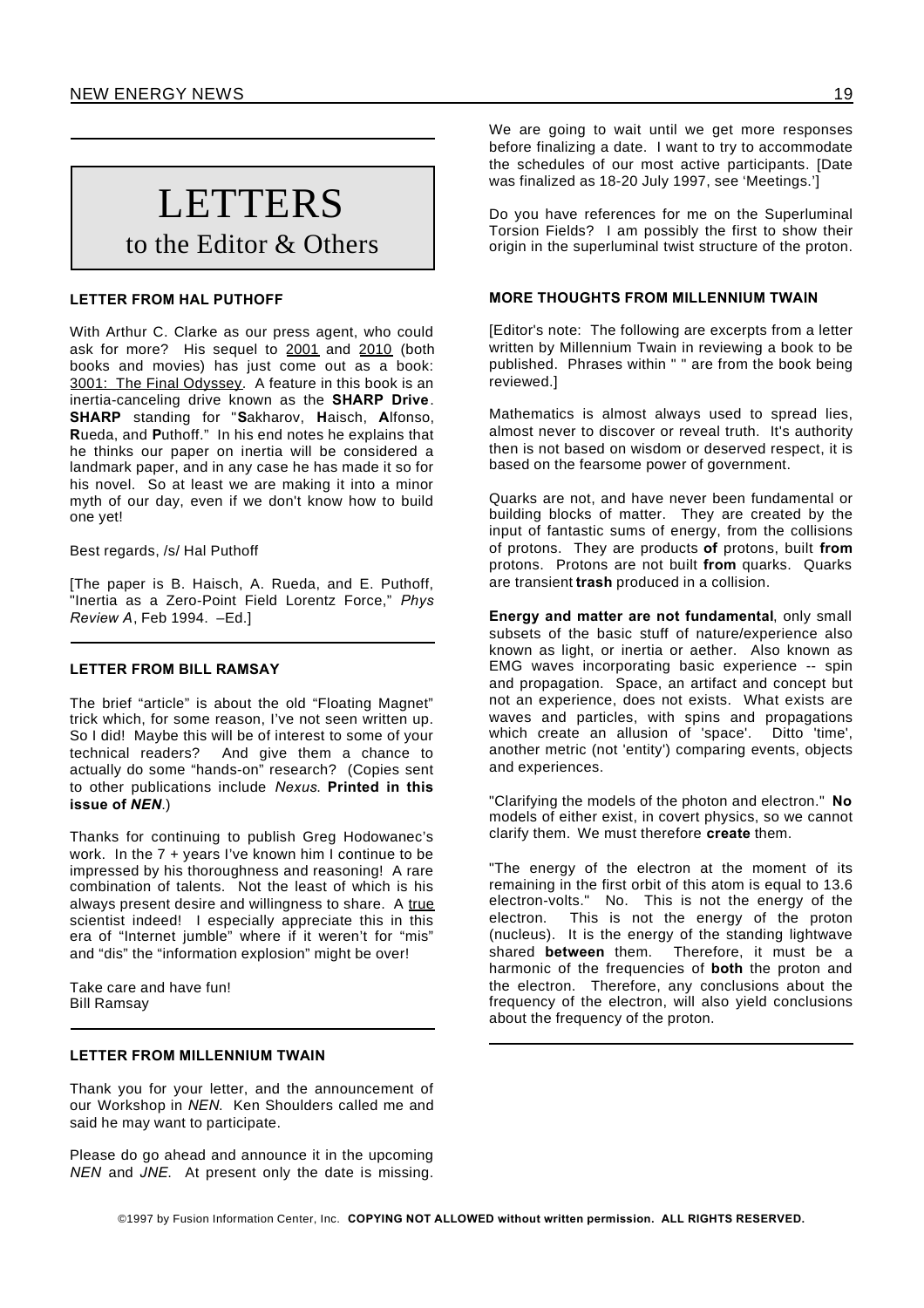### **LETTER TO THE EDITOR OF** *FUSION TECHNOLOGY* Excerpts from Letter

"On an Experimental Curiosity That If Undetected May Lead to Erroneous Far-Reaching Conclusions," *Fusion Tech.*, vol 31, no 2, Mar. 1997, pp 248-250, 4 refs, 2 figs.

... As in the previous studies, we compared certain radio-chemical properties of a mixture of chemicals before and after a chemical reaction (burning). Under discussion here is a peak that we observed in the range of 412 keV in the gamma spectrum of one of our burned samples after neutron activating it for 3 min. at 1 kW.

... To verify further the forgoing conclusion, we again neutron activated the samples before burning and determined that in the gamma spectrum taken immediately after irradiation, all three peaks (photopeak at 1434.1 keV, single escape peak at 923.1 keV, and double escape peak at 412.1 keV) due to vanadium were indeed present. Come 15 minutes after the irradiation, peaks disappeared. In this way, our initial observation of the "unusual" event found its explanation.

... We encourage all our colleagues who have done neutron activation of such samples and claim to have seen similar transmutations, but still claim their reality, to check again their gamma spectra and note whether their findings can have a trivial explanation similar to ours.

Vesselin C. Noninski, Judith L. Ciottone, Paul J. White, Fitchburg St. Col., Dept. Chem., Fitchburg, MA.

*Meetings*

# **INTERNATIONAL SYMPOSIUM ON NEW ENERGY**

Memorial Day Weekend May 23-26, 1997 Marriott Denver Tech Center Call for information on presenting papers.

Registration fees: \$180 until May 22, \$200 at the door. \$75/day, \$45/half-day.

216 Commerce Drive #4, Fort Collins, CO 80524 Phone 970-482-3731, Fax 970-482-3120 Website: www.acad4newenergy.com Cust. Service: csrep@acad4newenergy.com

Marriott Denver Tech Center: Reservations 800-228-9290 or 303-779-1100

# **Intersociety Energy Conversion Engineering Conference**

**IECEC - 1997** July 27 to August 1, 1997

Hilton Hawaiian Village, Honolulu, HI

Abstracts in the area of "Innovative Concepts – Cold Fusion" and other Advanced Energy Conversion Technology areas were accepted until January 17, 1997. Draft papers due March 1997, and Final papers are due in May 1997.

More info. available at: <busassist@aol.com>

# **CONFERENCE ON THE FUNDAMENTAL STRUCTURE AND MECHANISMS OF THE UNIVERSE** May 30 - June 1, 1997

at the Gold Rush Country, about 2 hrs. from San Francisco in the foothills of the Sierras.

"The conference will be a search for a common structure that will clearly explain the behavior of electromagnetism and matter, forces, space, time, entropy, at a fundamental level, and remove the wave particle duality, and should allow physics to move forward again." Organized by the Alexandria Foundation.

For further details, refer to web site: www.kcbbs.gen.nz/users/rtomes/conf-l.htm



**First Global Workshop on the Nature and Structure of the Æther** July 18-20, 1997 Stanford University, Silicon Valley, CA

Zero Point Energy? Space-time Continuum? Generalized Mach Principle? Faraday's Vibrating Magnetic Field Lines? Electromagnetodynamic Particle Sea? Post-Relativistic Velocity Plenum? Unified Inertial Vortex Field? Action-at-a-Distance? Æther!

As this is a global, cooperative workshop, attendance is not required. Papers, references and resources of the participants will be shared in advance. Preworkshop collaboration on definitions, language, theory, and experiment will take place via telephone, mail and internet. A dedicated WebPage to chronicle and post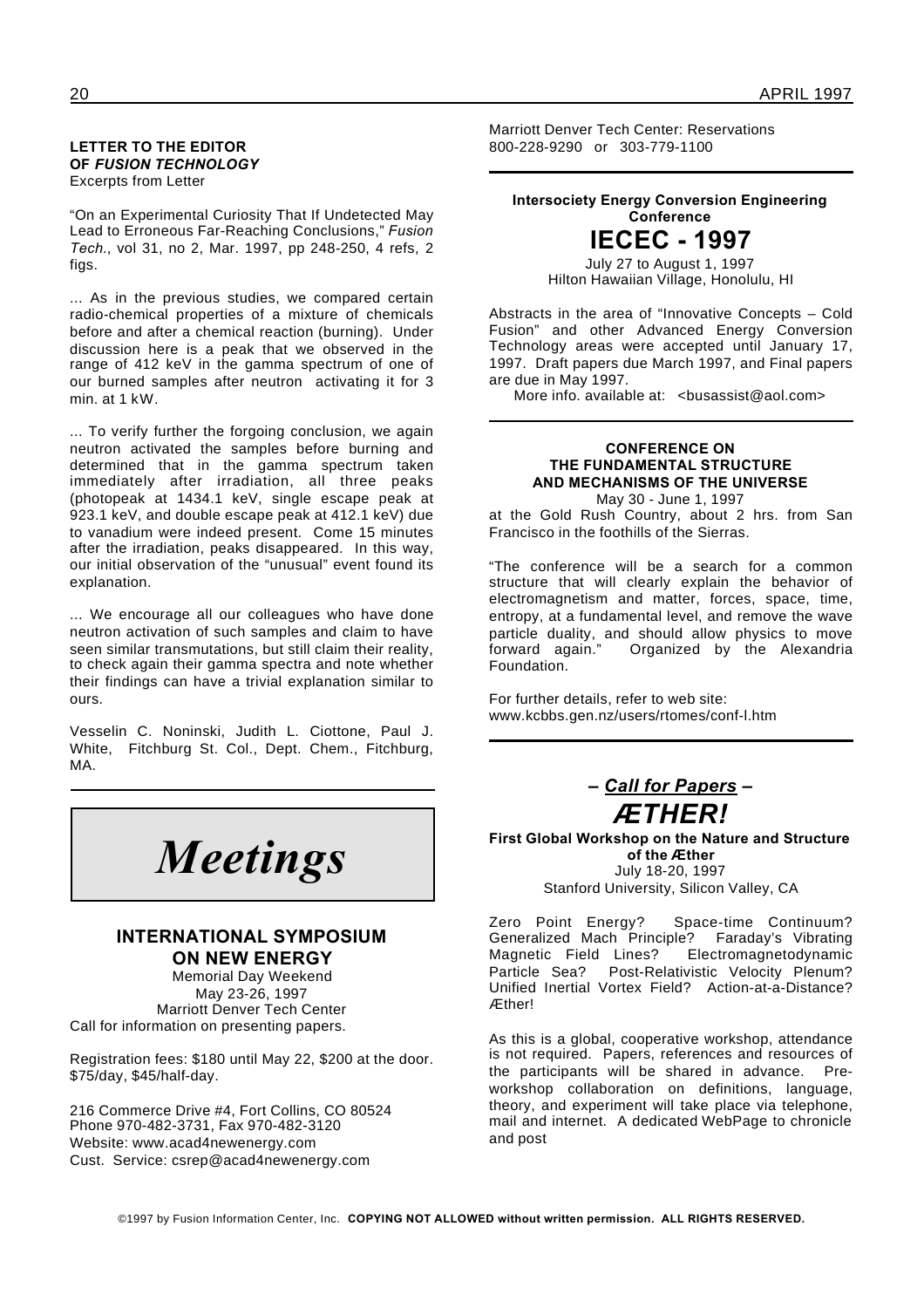the results will be created. A report will be released – Web and hardcopy.

A special emphasis will be placed on Visualization (illustration) of the Æther continuum, in its unbounded frequency plenum and multifaceted helical vortex topology.

This 3 day Workshop will be equal-participatory. The goal is to bring together all contacts, references, perspectives, theories and experiments; to find and refine the many unasked questions on the Æther structure, build real answers, and discover further questions. To advance all of our individual perspectives, and create a greater collective physical understanding and technical capability.

To participate, contact either:

Norm Silliman, 315 Betty Lane, 2nd floor, Pleasant Hill, CA, 94523-2808 phone 510-687-6557 Email <NLSilliman@aol.com> or <silliman@ccnet.com> or Millennium Twain, P.O. Box E, Menlo Park, CA 94026 phone 415-569-3299 or 408-885-1631

# **ICCF-7**

**International Cold Fusion Forum Vancouver, B.C., Canada April 19-24, 1998**

With the maturation of the field, ICCF-7 seeks to attract a more diverse audience including additional scientists, research institutes, students, national funding agencies, commercial interests, journalists, and spouses. It is the objective of ICCF-7 to provide a productive international forum for communication and education.

# **Calendar:**

June 1997: Local Organizing Committee call for 1-2 paragraph abstracts for sampling of potential presentations. Selection rules and evaluation criteria will be provided at this time.

September 1997: Official call for full, one-page abstracts. Final peer review process begins.

December 1997: Final notification to all presenters regarding the format of their presentation.

January 1998: Deadline for final abstracts to be published in ICCF-7 Program Manual and Website.

April 1998: Conference. All presenters must hand in their final papers during the conference for timely inclusion in the publication ICCF-7 Proceedings.

A different topic is planned for each day at ICCF-7. An invited presentation with summary review or global implications for the entire field will begin each day's topic, followed by five oral presentations on the topic. Afternoons will be entirely devoted to enhanced poster

sessions, which include a 3-5 minute oral preview and summary. A "Top Ten" poster presenters will be selected by the attendees, and each will conduct an expanded 15 minute presentation to the full audience on Thursday afternoon. Three evening workshops will also be held.

Topics include: Heat & Related Products, Nuclear Processes & Products, Materials & Innovative Approaches, and Theory & Nuclear Physics.

For more information or to get on mailing list, contact:

ICCF-7 c/o ENECO 391-B Chipeta Way, Salt Lake City, UT 84108 USA Phone (801) 583-2000 Fax (801) 583-6245 jaeger@ENECO-USA.com

# **Commercial Column**

#### SPOTLIGHT

# **JET Energy Technology, Inc**.

E n e r q y Technology

Our systems use the generation of<br>anomalous excess heat at low excess heat at low temperatures. Such technology can develop excess heat in the range of 2<br>to 400+%. The peak power levels to 400+%. The peak power levels<br>achieved with these systems have<br>increased from 1989 (-20 Watts per achieved with these systems have increased from 1989 (-20 Watts per

cubic centimeter of palladium) to levels more than two orders of magnitude greater. The reactions occur only after successful loading of an active metal by an isotope of hydrogen.

JET Energy Technology electrodes, calorimeters, data acquisition boards, Phusors<sup>tm</sup> and software.

Several of our present products have passed preliminary developmental and quality control landmarks. This includes small light water nickel based generators (JET Energy Technology Phusortm 101) with optional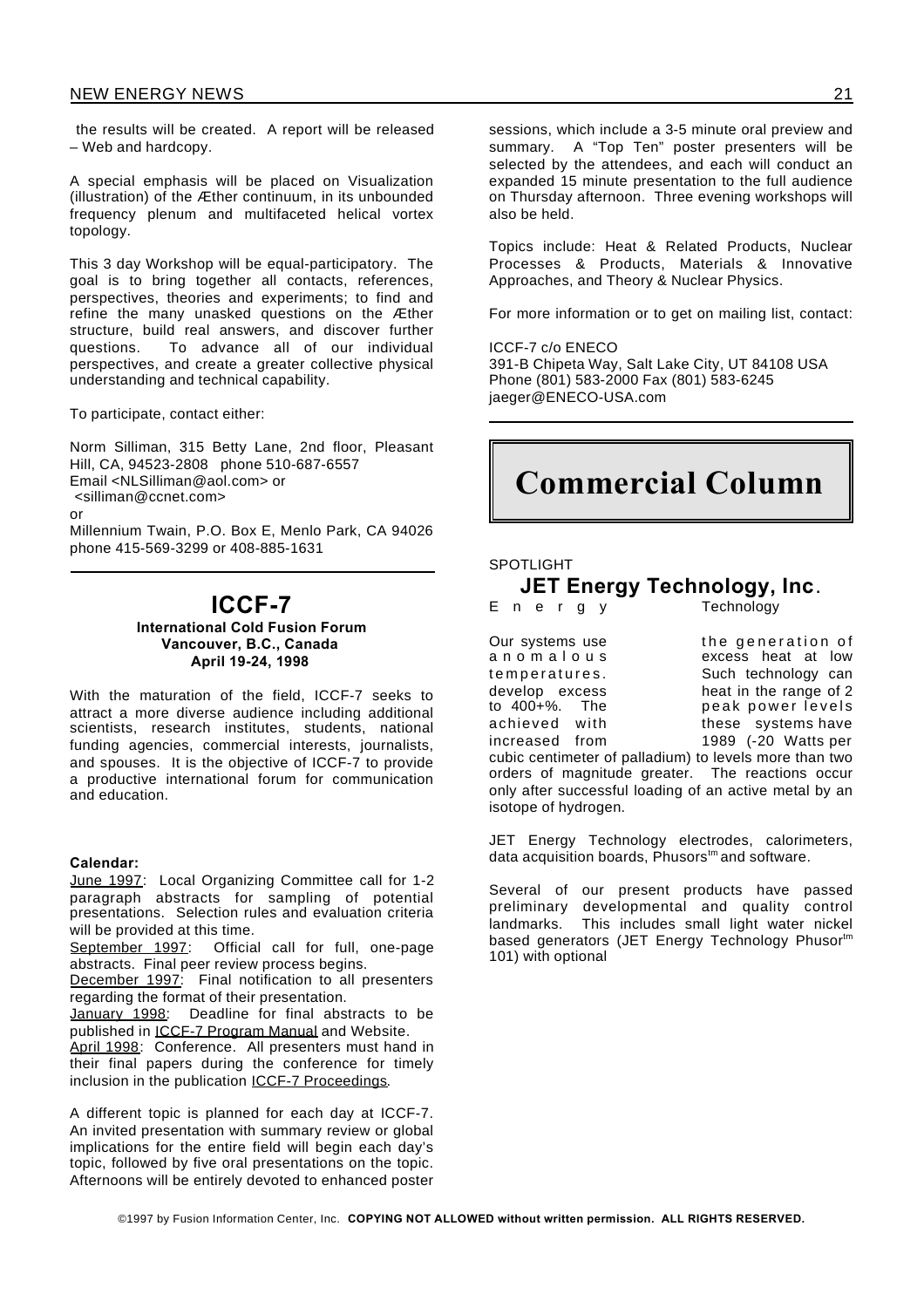secondary support structures. These can be contained within an accessory multiring calorimetric system capable of 10 milliwatt resolution, with simultaneous noise measurement. A 1998 release date is anticipated.

**References** – There are several papers published which describe some of our equipment and methods: "Consistency of the Biphasic Nature of Excess Enthalpy in Solid State Anomalous Phenomena with the Quasi-1 Dimensional Model of Isotope Loading into a Material," M. Swartz, *Fusion Technol.*, vol 31, pp 63-74, January 1997.

"Four Definitions of Power Ratio used to Describe Excess Enthalpy in Solid State Loading Systems," *J. New Energy*, vol 1, no 2 (1996), pp 54-59.

"Istopic Fuel Loading Coupled to Reactions at an Electrode," M. Swartz, *Fusion Technol.*, vol 26, no 4T (1994), pp 74-77.

"Quasi-One-Dimensional Model of Electrochemical Loading of Isotopic Fuel into a Metal," M. Swartz, *Fusion Technol.*, vol 22, no 2 (1992), pp 296-300.

The following companies (listed alphabetically) are commercializing cold fusion or other enhanced energy devices: [Listings with your additional copy, or boxed, for small annual service fee.]

#### **COMPANY**: PRODUCT

**American Pure Fusion Engineering and Supply**: Warren Cooley, 1-800-789-7109 or 503-585-6746. Email to: Coolwar@aol.com

**CAI, Inc.,** CAI has acquired rights to develop and produce a new-type of thermal power based on the controlled production of clean nuclear reactions from micro-miniature tokamaks (provided by nature). Contact through FIC, Voice 801-583-6232, Fax 801- 583-2963.

**Clustron Sciences Corp.**: Contact: Ron Brightsen, 703-476-8731.

**ENECO**: is in the business of commercializing the exciting new field of low energy induced nuclear reactions in solids via patent licensing, joint-<br>ventures, and co-operative research. ENECO, ventures, and co-operative research. University of Utah Research Park, 391-B Chipeta Way, Salt Lake City, Utah 84108 USA. Contact Fred Jaeger, Voice 801-583-2000, Fax 801-583- 6245.

Email: jaeger@ENECO-USA.com

**E-Quest Sciences**: Contact Russ George, FAX 415- 851-8489.

**Fusion Information Center (FIC)**: Research and development of new energy systems. The world's most complete resource depository for cold fusion research information, as well as other new energy research including zero-point energy; space energy research; electronic, electromagnetic, and mechanical over unity devices and transmutation. We are the publishers for *Fusion Facts, New Energy News* , and *the Journal of New Energy.* Voice 801-583-6232, Fax 801-583-2963. Contact Hal Fox.

**Holotec AG**: Clean Energy Technology, contact André Waser, Gen. Mgr., Bireggstrasse 14, CH-6003, Luzern, Switzerland. Phone 011 41-41 360 4485, or Fax 011 41-41 360 4486.

**Hydro Dynamics, Inc**.: Rome, Georgia. Contact James Griggs, Voice 706-234-4111 Fax 706-234- 0702.

**JET Energy Technology, Inc.**: Weston, MA. Contact Dr. Mitchell Swartz, Voice 617-237-3625. Fax 617- 237-3625.

**Labofex, Experimental and Applied Plasma Physics**: Ontario, Canada. Contact Dr. Paulo N. Correa. Tel 905-660-1040 Fax 905-738-8427

**Magnetic Power Inc.**: Sebastopol, CA. Contact Mark Goldes, voice 707-829-9391, Fax 707-829-1002.

**Nova Resources Group, Inc**.: Denver, CO. Call Chip Ransford, Phone 303-433-5582.

**UV Enhanced Ultrasound**: Hong Kong. FAX 852- 2338-3057.

**"YUSMAR"- Scientific-Commercial Company:** President: Dr. Yuri S. Potapov, 277012 Kishinev, Moldova. Phone and Fax 011-3732-233318.

**Zenergy Corporation**: 390 South Robins Way, Chandler, AZ 85225. Contact Reed Huish: 602-814- 7865, Fax 602-821-0967, e-mail: info@zenergy.com

Note: The Fusion Information Center has been acting as an information source to many of these companies. We expect to augment our international service to provide contacts, information, and business opportunities to companies considering an entry into the enhanced energy market.